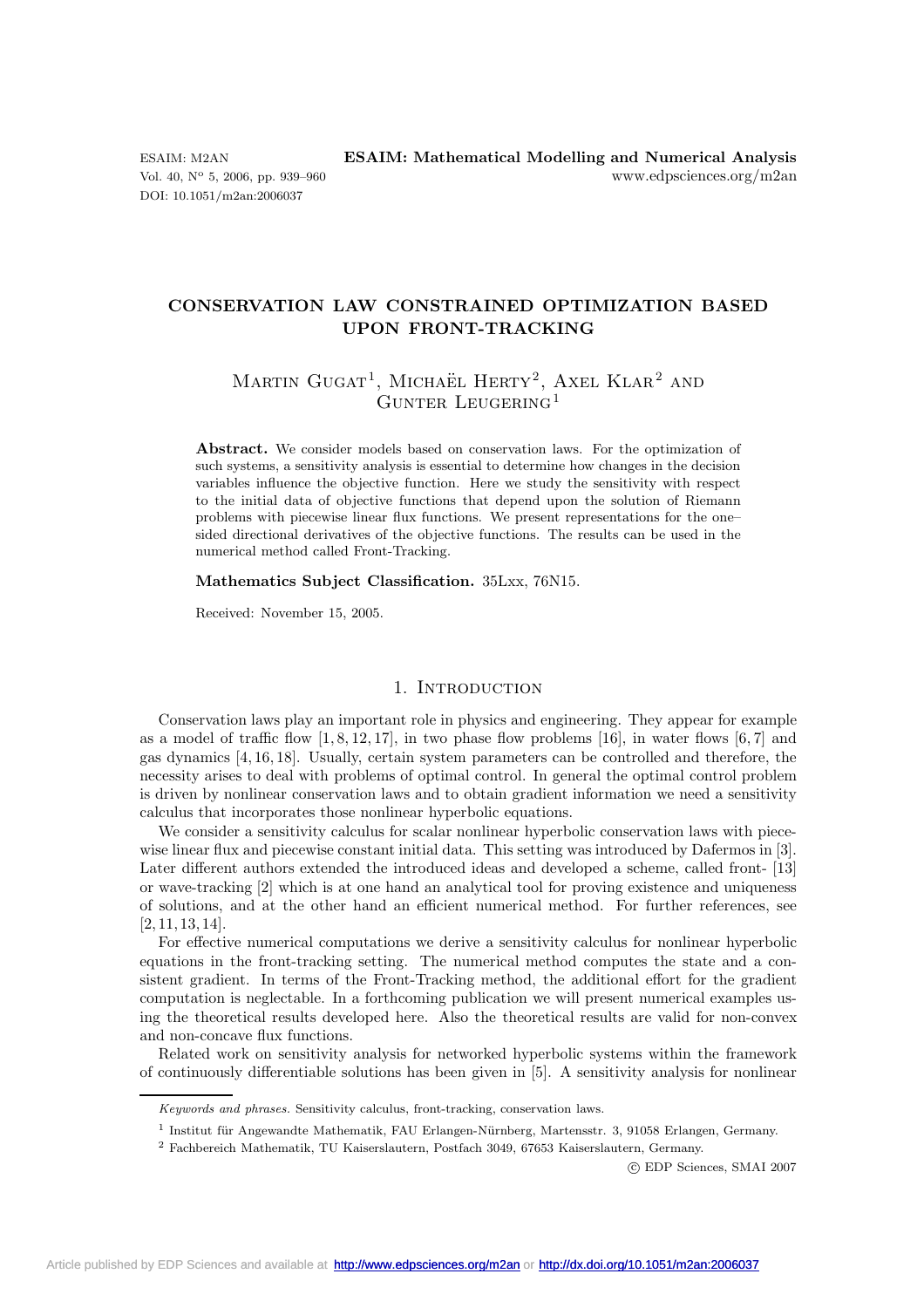hyperbolic conservation laws with source term has been given by Ulbrich in [19, 20]. We perform this analysis in the framework of front-tracking, since this yields explicit representations of the derivatives that can be used numerically.

In Section 2 we recall the existence result for a scalar conservation law with piecewise linear flux function due to Dafermos [3], since the subsequent analysis is based on this result. In Section 3 we introduce the optimization problem under consideration and state the main result of the discussion, namely, the cost functional allows for a first-order expansion. In Section 4 we show how the main result of the previous section can be incorporated in the Front-Tracking algorithm for numerically solving the optimization problem, see also the example in Section 9. The proof of the main result is split among Sections 5 to 8. Therein, Section 5 is devoted to estimate the change in breakpoints of the flux function for sufficiently small changes in the initial value. Section 6 contains the first-order expansion of piecewise linear functions. This results are used to proof the first-order expansion in the state variable in Section 7. Finally, in Section 8 we combine the previous results and proof the main result. In Section 9 we apply the derived result to two simple examples related to traffic flow and Burger's equation, before we conclude our presentation with a summary and an outlook in Section 10.

# 2. CAUCHY PROBLEM

We consider Cauchy problems on the real line. Due to Dafermos [3] we have

**Lemma 2.1.** Assume f is piecewise linear, Lipschitz continuous on  $[m, M]$  and

$$
u_0(x) = \begin{cases} u_l & x \le 0 \\ u_r & x > 0 \end{cases}
$$
 (1)

where  $u_l, u_r \in [m, M]$  are constants. Then there exists an entropic weak solution of

$$
y_t(x,t) + f(y(x,t))_x = 0
$$
\n(2)

and

$$
y(x,0) = u_0(x) \tag{3}
$$

which consists of a finite number of constants states separated by shocks centered at the origin.

We consider entropy weak solutions in the sense of Kruzkov, see [15]. An introduction to this type of solutions is given in  $[13]$ .

The solution can be given explicitly by

$$
y(x,t) = \begin{cases} u_l, & -\infty < x/t < \frac{f(y^1) - f(u_l)}{y^1 - u_l}, \\ y^1, & \frac{f(y^1) - f(u_l)}{y^1 - u_l} < x/t < \frac{f(y^2) - f(y^1)}{y^2 - y^1}, \\ \vdots & & \vdots \\ y^k, & \frac{f(y^k) - f(y^{k-1})}{y^k - y^{k-1}} < x/t < \frac{f(u_r) - f(y^k)}{u_r - y^k}, \\ u_r, & \frac{f(u_r) - f(y^k)}{u_r - y^k} < x/t < \infty \end{cases} \tag{4}
$$

where the points  $y^k$  are determined as follows. In the case  $u_l < u_r$  the boundary of the convex hull of the set

$$
\{(y, v) : u_l \le y \le u_r, v \ge f(y)\}\tag{5}
$$

is a polygonal line with vertices at  $(u_l, f(u_l)), (y^1, f(y^1)), \ldots, (y^k, f(y^k)), (u_r, f(u_r))$  for  $u_l < y^1 <$  $\cdots < y^k < u_r$ . Herein  $(y^i, f(y^i)), i = 1, \ldots, k$  are also vertices of the graph of f. The construction is similar for the case  $u_r < u_l$ .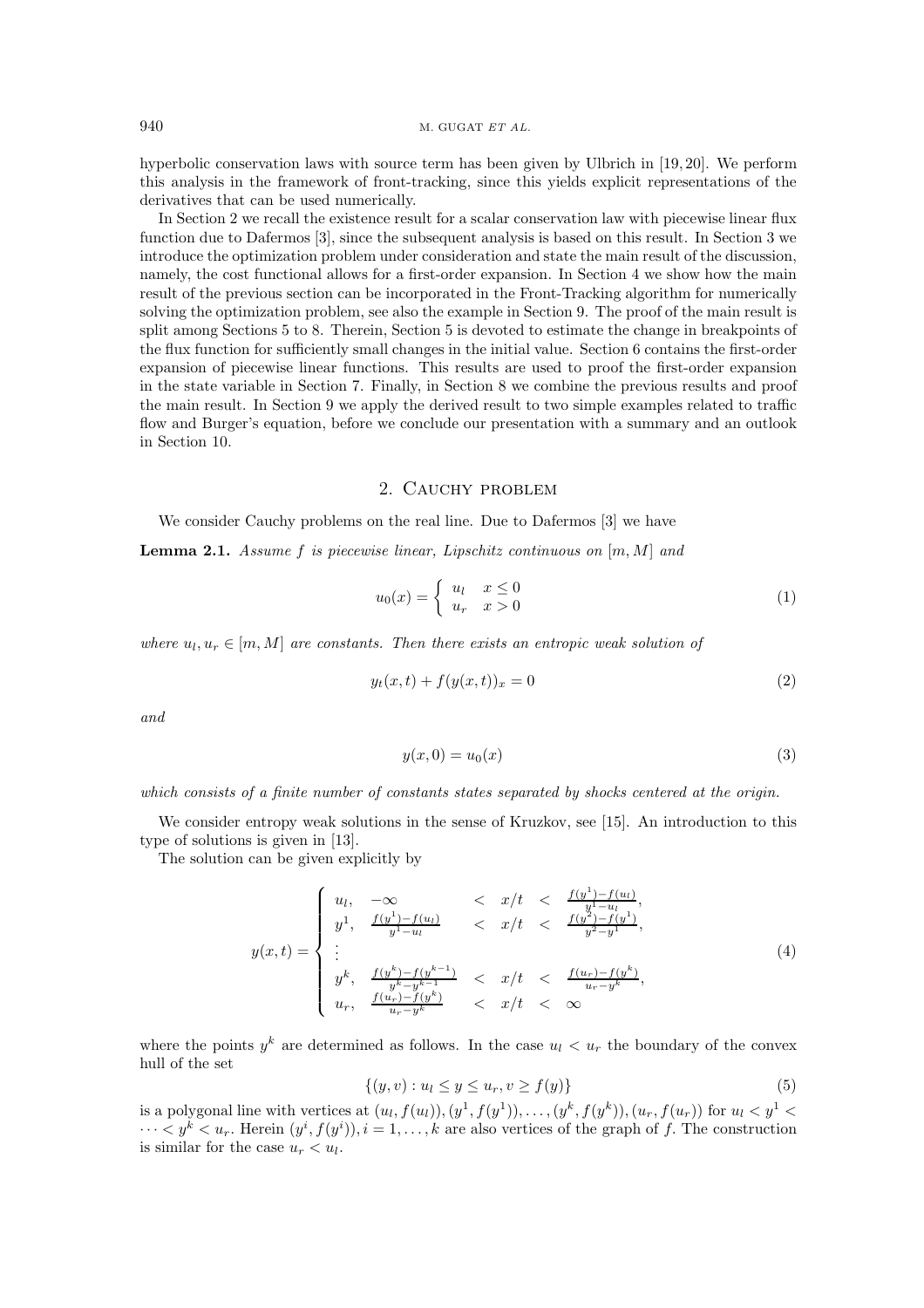Let  $h = \min\{|y^{i+1} - y^i| : i = 1,\ldots,k-1\}, \delta = (\delta_1, \delta_2)$  with  $\|\delta\|_{\infty} < h$ . We consider disturbed initial data

$$
u_0^{\delta}(x) = \begin{cases} u_l + \delta_1 & x \le 0 \\ u_r + \delta_2 & x > 0 \end{cases}
$$
 (6)

and the weak admissible solution  $y^{\delta}$  to (2), see Section 4 for a description of the Front-Tracking algorithm based on the previous results.

## 3. MAIN RESULT: SENSITIVITY CALCULUS FOR THE OBJECTIVE FUNCTION

We introduce the general optimal control problems for our discussion. We assume the objective functions of the following form, *i.e.*, terminal measurement on a (sub-)set of the real line. Let  $x_1 < 0 < x_2$  and  $T > 0$  be given. Let g be a continuously differentiable real-valued function on R with compact support. Define

$$
I(u_0) = \int_{x_1}^{x_2} g(y(x,T)) dx
$$
 (7)

where y is the solution of the Cauchy problem (2), (3). We derive a sensitivity calculus for I in Theorem 3.2 below. The corresponding optimization problem is

$$
\min_{u} I(u_0). \tag{8}
$$

For the solution of  $(8)$ , a sensitivity calculus for the objective function I is essential. In general only the one-sided directional derivatives of  $I$  exist.

**Definition 3.1.** For  $\delta \in \mathbb{R}^2$  with

$$
m < u_l + \delta_1 < u_r + \delta_2 < M
$$

let  $f_u^{\delta}$  denote the lower convex envelope of f in the interval  $[u_l + \delta_1, u_r + \delta_2]$ . In particular,  $f_u^0$  is the lower convex envelope of f in the interval  $[u_l, u_r]$ .

**Theorem 3.2.** Let I be as in (7). Let  $u_0$  be as in (1) and  $y_0(x,t)$  be the solution to the Cauchy problem  $(2),(3)$ . Let  $u_0^{\delta}$  be as in (6).

Assume that  $u_l, u_r \in (m, M), u_l < u_r$ . Assume that  $k \geq 1$ .

For  $\delta \in \mathbb{R}^2$ , define

$$
h(\delta) = I(u_0^{\delta})
$$

Then the following expansion holds:

$$
I(u_0^{\delta}) = I(u_0) + \delta_1 \partial_{\delta_1 \pm} h(0) + \delta_2 \partial_{\delta_2 \pm} h(0) + O(||\delta||^2)
$$
\n(9)

where the right-hand side derivatives  $\partial_{\delta_1+}$ ,  $\partial_{\delta_2+}$  or the left-hand side derivatives  $\partial_{\delta_1-}$ ,  $\partial_{\delta_2-}$  are chosen according to the sign of  $\delta_1$ ,  $\delta_2$  respectively. The one-sided partial derivatives of h are given below.

Let

$$
D_l = \frac{f(y_1) - f(u_l)}{y_1 - u_l}, \ D_r = \frac{f(u_r) - f(y_k)}{u_r - y_k}
$$

Let  $\chi_{[x_1,x_2)}$  denote the characteristic function of the interval  $[x_1,x_2)$  that is

$$
\chi_{[x_1,x_2)}(x) = \begin{cases} 0 & \text{if } x \notin [x_1,x_2) \\ 1 & \text{if } x \in [x_1,x_2). \end{cases}
$$
 (10)

For an interval [a, b], let  $\mu([a, b]) = b - a$  denote the length of the interval.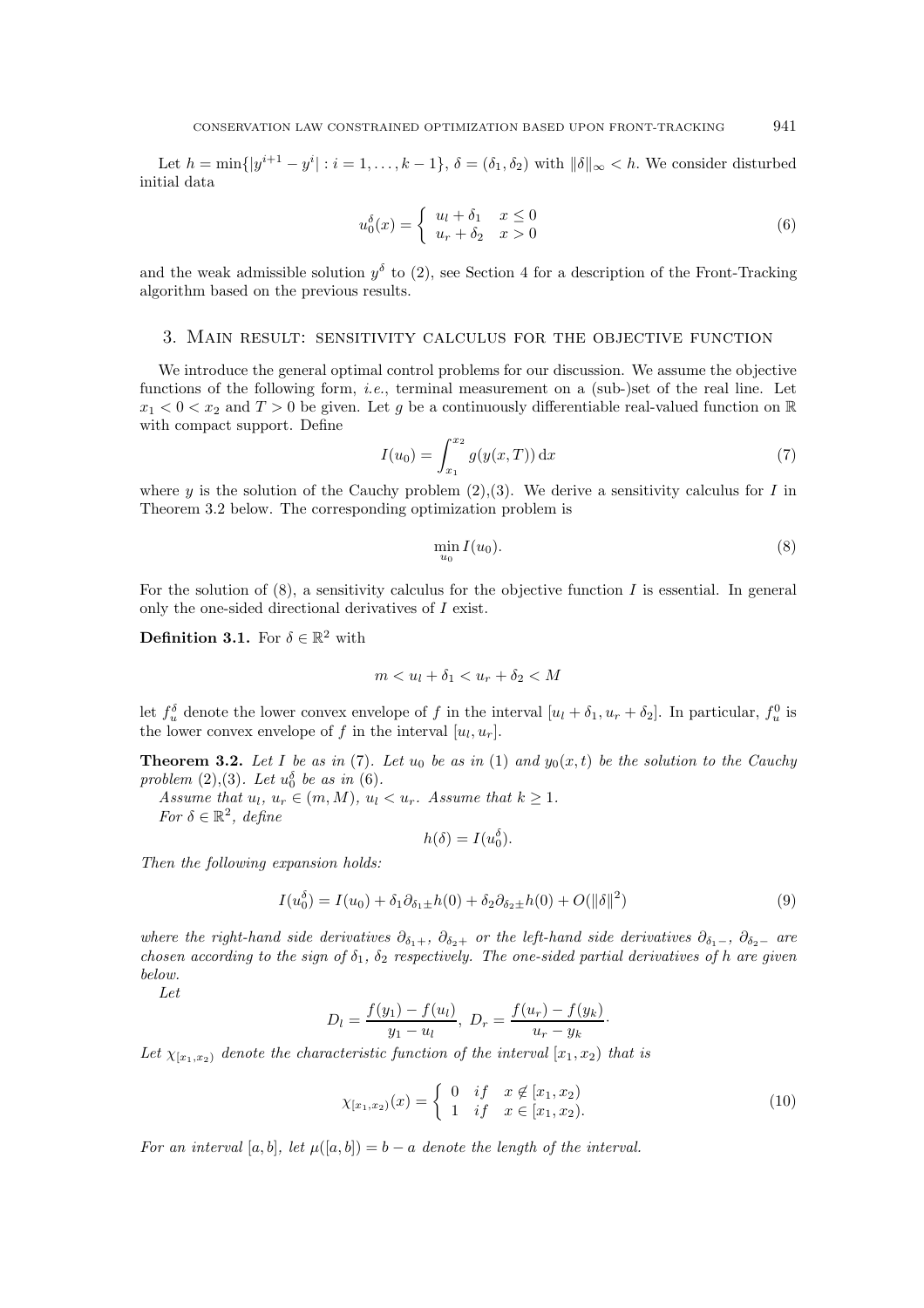Computation of  $\partial_{\delta_1}$  – h(0). If  $D_l - f'(u_l) \leq 0$  holds, then

$$
\partial_{\delta_1 - h}(0) = g'(u_l) \ \mu([x_1, x_2] \cap (-\infty, TD_l]) - \frac{g(y_1) - g(u_l)}{y_1 - u_l} \ T \ [D_l - f'_{-}(u_l)] \ \chi_{[x_1, x_2)}(TD_l). \tag{11}
$$

If  $D_l - f'(u_l) > 0$  then

$$
\partial_{\delta_1 - h}(0) = g'(u_l) \ \mu([x_1, x_2] \cap (-\infty, Tf'_{-}(u_l)]). \tag{12}
$$

Computation of  $\partial_{\delta_1+}h(0)$ .

If  $\{D_l = f'_{+}(u_l)$  or for all  $u \in (u_l, y_1) : f(u) > f_u^0(u)\}\$  holds, then

$$
\partial_{\delta_1+}h(0) = g'(u_l)\,\mu([x_1,x_2]\cap(-\infty,TD_l]) - \frac{g(y_1) - g(u_l)}{y_1 - u_l}\,T\,[D_l - f'_+(u_l)]\,\chi_{(x_1,x_2]}(TD_l). \tag{13}
$$

If  $\{D_l \neq f'_{+}(u_l) \text{ and there exists } u \in (u_l, y_1) : f(u) = f_u^0(u)\},$ let  $\overline{u} = \inf \{ u \in (u_1, y_1) : f(u) = f_u^0(u) \}.$  Then

$$
\partial_{\delta_1+}h(0) = g'(u_l)\,\mu([x_1,x_2]\cap(-\infty,TD_l]) - \frac{g(\overline{u})-g(u_l)}{\overline{u}-u_l}\,T\,[D_l - f'_{+}(u_l)]\,\chi_{(x_1,x_2]}(TD_l). \tag{14}
$$

Computation of  $\partial_{\delta_2}$  –  $h(0)$ .

If  $\{D_r = f'_{-}(u_r)$  or for all  $u \in (y_k, u_r) : f(u) > f_u^0(u) \}$  holds, then

$$
\partial_{\delta_2 - h}(0) = g'(u_r)\mu([x_1, x_2] \cap [TD_r, \infty)) + \frac{g(y_k) - g(u_r)}{y_k - u_r}T[D_r - f'_{-}(u_r)]\chi_{[x_1, x_2)}(TD_r). \tag{15}
$$

If  $\{D_r \neq f'_{-}(u_r)$  and there exists  $u \in (y_k, u_r) : f(u) = f_u^0(u)\},$ let  $\overline{u} = \sup\{u \in (y_k, u_r) : f(u) = f_u^0(u)\}.$  Then

$$
\partial_{\delta_2 - h}(0) = g'(u_r)\mu([x_1, x_2] \cap [TD_r, \infty)) + \frac{g(\overline{u}) - g(u_r)}{\overline{u} - u_r}T[D_r - f'_{-}(u_r)]\chi_{[x_1, x_2)}(TD_r). \tag{16}
$$

# Computation of  $\partial_{\delta_2+}h(0)$ .

If  $f'_{+}(u_r) \leq D_r$  holds, then

$$
\partial_{\delta_2+}h(0) = g'(u_r)\,\mu([x_1, x_2] \cap [TD_r, \infty)) + \frac{g(u_r) - g(y_k)}{u_r - y_k}\,T[D_r - f'_+(u_r)]\,\chi_{(x_1, x_2]}(TD_r). \tag{17}
$$

If  $f'_{+}(u_r) > D_r$  then

$$
\partial_{\delta_2+}h(0) = g'(u_r)\,\,\mu([x_1, x_2] \cap [Tf'_+(u_r), \infty)).\tag{18}
$$

**Remark 3.3.** Theorem 3.2 holds true even for a non-convex objective function. In the case  $k = 0$ the assertion of the theorem is true, once we replace  $y_k = u_l$  and  $y_1 = u_r$  at the appropriate places.

Although our objective function is of integral type, in the derivative integrals do not appear explicitly. However, the terms where measures  $\mu$  appear can obviously be interpreted as integrals. This is not the case for the additional shift-terms where the characteristic functions and the shock speeds appear.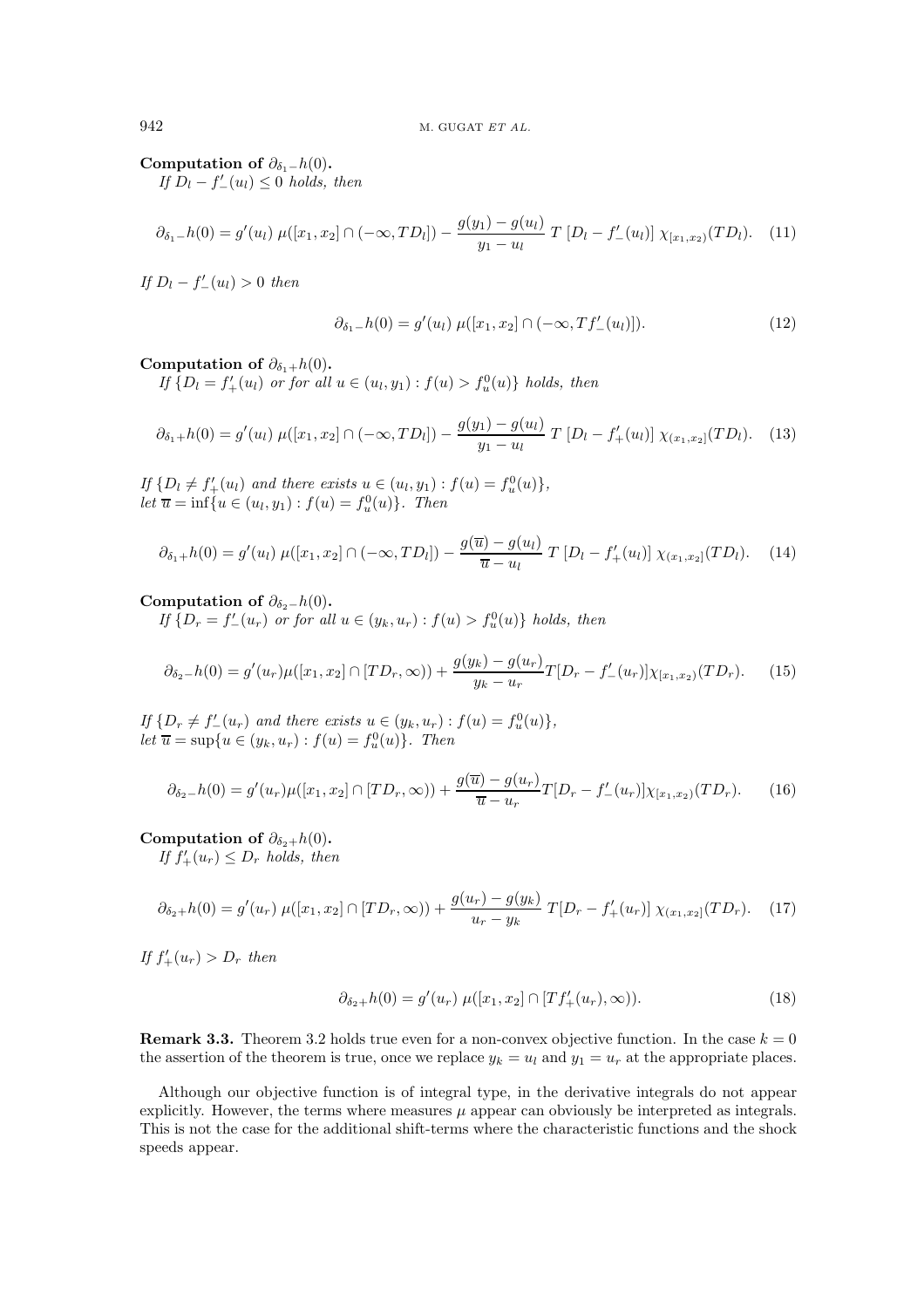# 4. FRONT-TRACKING FOR THE CAUCHY PROBLEM

The main result is based on the Front-Tracking algorithm for solving conservation A detailed description of this method with analysis of convergence rates and dislaws. cussion of properties can be found  $e.g.$ in  $[2, 3, 13]$  and in particular in publications of the Norwegian school  $[10, 11, 14].$ For convenience we recall the Front-Tracking method as presented in Chapter 2 of [13] (see also the internet page of K.-A. Lie:  $\hbox{http://www.math.ntnu.no/~andreas/frontrack/frack/implement.html):} \quad \hbox{Given a scalar one--}$ dimensional conservation law as in (2) and initial data  $u_0(x)$  piecewise constant and the flux function  $y \to f(y)$  being continuous, piecewise linear (as in the assertion of Lem. 2.1). Assume that  $f(y)$  has breakpoints  $\{y_i\}, i = 1, 2, \ldots$  and that  $u_0$  takes values in the set  $\{y_i\}$ . Then, the Front-Tracking algorithm can be stated as follows:

# WHILE  $T < \infty$

- (1) Solve Riemann problems and compute possible collisions between fronts;
- $(2)$  T = first.collision.time:
- (3) remove colliding fronts;
- (4) solve corresponding Riemann problem;
- $(5)$  insert new fronts;
- $(6)$  compute possible new collisions;
- $(7)$  T = next.collision.time;

**END** 

Some remarks on the scheme are in order. First, the scheme is grid-free and only the traveling fronts have to be tracked throughout the simulation. Second, the scheme is first-order only. Third, at each time t the solution  $y(x,t)$  consists of finite number of traveling discontinuities. Last, comparing with the result on sensitivity, we see that the sensitivities for cost functional as given by (7) can be computed from the Front-Tracking approximation: indeed, consider the equations (11)–(16) for  $\partial_{\delta_{1,2}^{\pm}} h(0)$ . Therein, only the objective function, the approximate derivative  $D_{l,r}f$  and the one-sided derivatives  $f'_{\pm}$  appear. All the values are known at each time  $t>0$ for the piecewise constant solution  $y(x, t)$  of the Front-Tracking procedure. Hence, there are no additional equations to solve for computing sensitivities beyond the standard Front-Tracking code. In particular, this sensitivity calculus is then also grid-free.

#### 5. CONVEX ENVELOPE OF PIECEWISE LINEAR FUNCTIONS

For our analysis, we need a sensitivity Lemma about the behavior of the lower convex envelope of piecewise linear functions if the interval where the convex envelope is changed. It turns out that if the changes of the boundary points of the interval are small enough, the resulting changes in the convex hull are easy to describe: first, changes on the left-hand side are independent of changes on the right-hand side. Moreover, on each side either the number of breakpoints remains constant (in this case the first breakpoint is moved), or one additional breakpoint appears. As a breakpoint of a function f we understand a vertex of the lower convex envelope of f. To be more precise, we define:

**Definition 5.1.** Let  $f : \mathbb{R} \to [m, M]$  be a given piecewise linear function.

 $u \in \mathbb{R}$  is called a breakpoint of f, if  $(u, f(u))$  is a vertex of the lower convex envelope of f.

**Lemma 5.2.** Let real numbers m, M be given such that  $m < M$ . Let  $u_l, u_r \in (m, M)$  be given such that  $u_l < u_r$ . Consider a piecewise linear function f that is defined on  $[m, M]$ .

Then  $f_u^{\delta}$  is piecewise linear and the set of breakpoints of  $f_u^{\delta}$  is contained in the set of breakpoints of f. Assume that  $f_u^0$  has at least one breakpoint in  $(u_l, u_r)$ . Let  $y_1$  denote the smallest breakpoint of  $f_u^0$  that is larger than  $u_l$ . Let  $y_k$  denote the largest breakpoint of  $f_u^0$  that is smaller than  $u_r$ .

If  $|\delta_1|+|\delta_2|$  is sufficiently small, then between  $y_1$  and  $y_k$  the function  $f_u^{\delta}$  has the same breakpoints as  $f_u^0$ .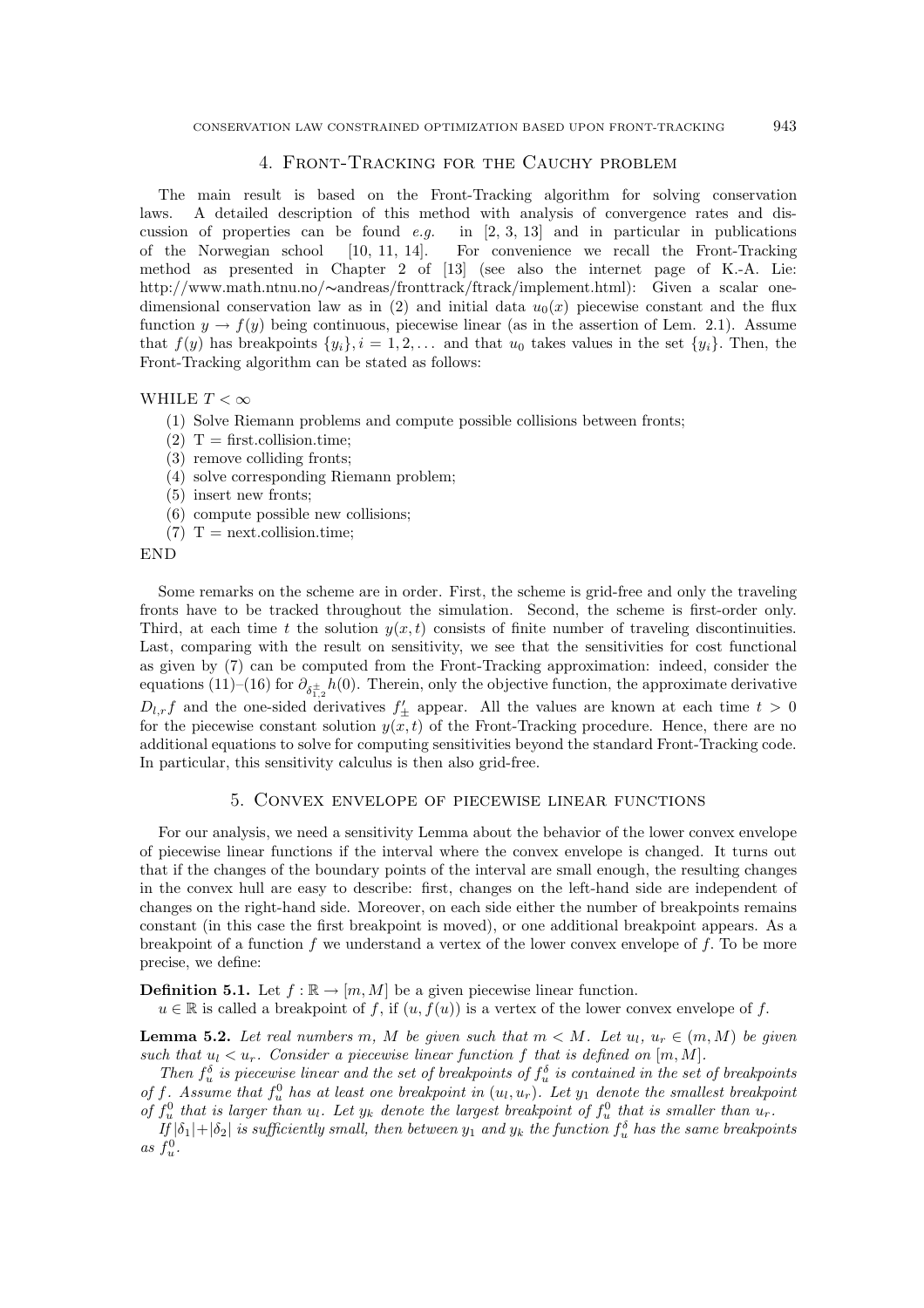

FIGURE 1. Example for the case  $\delta_1 < 0$ . Top part corresponds to the case where condition  $(19)$  is satisfied. Bottom part shows a case where condition  $(19)$  is violated and where we obtain an additional breakpoint.

#### Case: The first breakpoint is moved. If

$$
\delta_1 < 0 \quad \text{and} \quad f'_{-}(u_l) \ge (f_u^0)'_{+}(u_l),\tag{19}
$$

then  $u_1 + \delta_1$  is the only breakpoint of  $f_u^{\delta}$  that is smaller than  $y_1$ . This is also the case if  $\delta_1 > 0$  and

$$
\{f'_{+}(u_{l}) = (f_{u}^{0})'_{+}(u_{l}) \text{ or for all } u \in (u_{l}, y_{1}) \text{ we have } f(u) > f_{u}^{0}(u)\}. \tag{20}
$$

**Case:** Additional breakpoint in  $(-\infty, y_1]$ . Otherwise  $f_u^{\delta}$  has two breakpoints  $u_l + \delta_1$ ,  $\overline{u}$  that are smaller than  $y_1$ . If  $\delta_1 < 0$ ,  $\overline{u} = u_l$ . If  $\delta_1 > 0$ , the point  $\overline{u}$  is the smallest breakpoint

Case: The last breakpoint is moved. If

$$
\delta_2 > 0 \quad \text{and} \ f'_+(u_r) \le (f_u^0)'_-(u_r), \tag{21}
$$

then  $u_r + \delta_2$  is the only breakpoint of  $f_u^{\delta}$  that is larger than  $y_k$ . This is also the case if  $\delta_2 < 0$  and

$$
\{f'_{-}(u_r) = (f_u^0)'_{-}(u_r) \text{ or for all } u \in (y_k, u_r) \text{ we have } f(u) > f_u^0(u)\}.
$$
 (22)

**Case:** Additional breakpoint in  $[y_k, \infty)$ . Otherwise  $f_u^{\delta}$  has two breakpoints  $\overline{u}$ ,  $u_r + \delta_2$  that are larger than  $y_k$ . If  $\delta_2 > 0$ ,  $\overline{u} = u_r$ . If  $\delta_2 < 0$ , the point  $\overline{u}$  is the largest breakpoint of f in  $(y_k, u_r)$ such that on  $[y_k, u_r]$  we have  $f_u^0 = \dot{f}$ .

Before we start with the proof of the Lemma we provide two pictures, that should motivate the discussion below. The notation in Figures 1 and 2 are as in the above lemma.

*Proof.* The epigraph of  $f_u^{\delta}$  is the convex hull of the epigraph of f. Since f is piecewise linear, the convex hull of the epigraph of  $f$  has a finite number of vertices. These vertices are breakpoints of f. This implies that  $f_u^{\delta}$  is also piecewise linear and the set of breakpoints of  $f_u^{\delta}$  is contained in the set of breakpoints of  $f$ .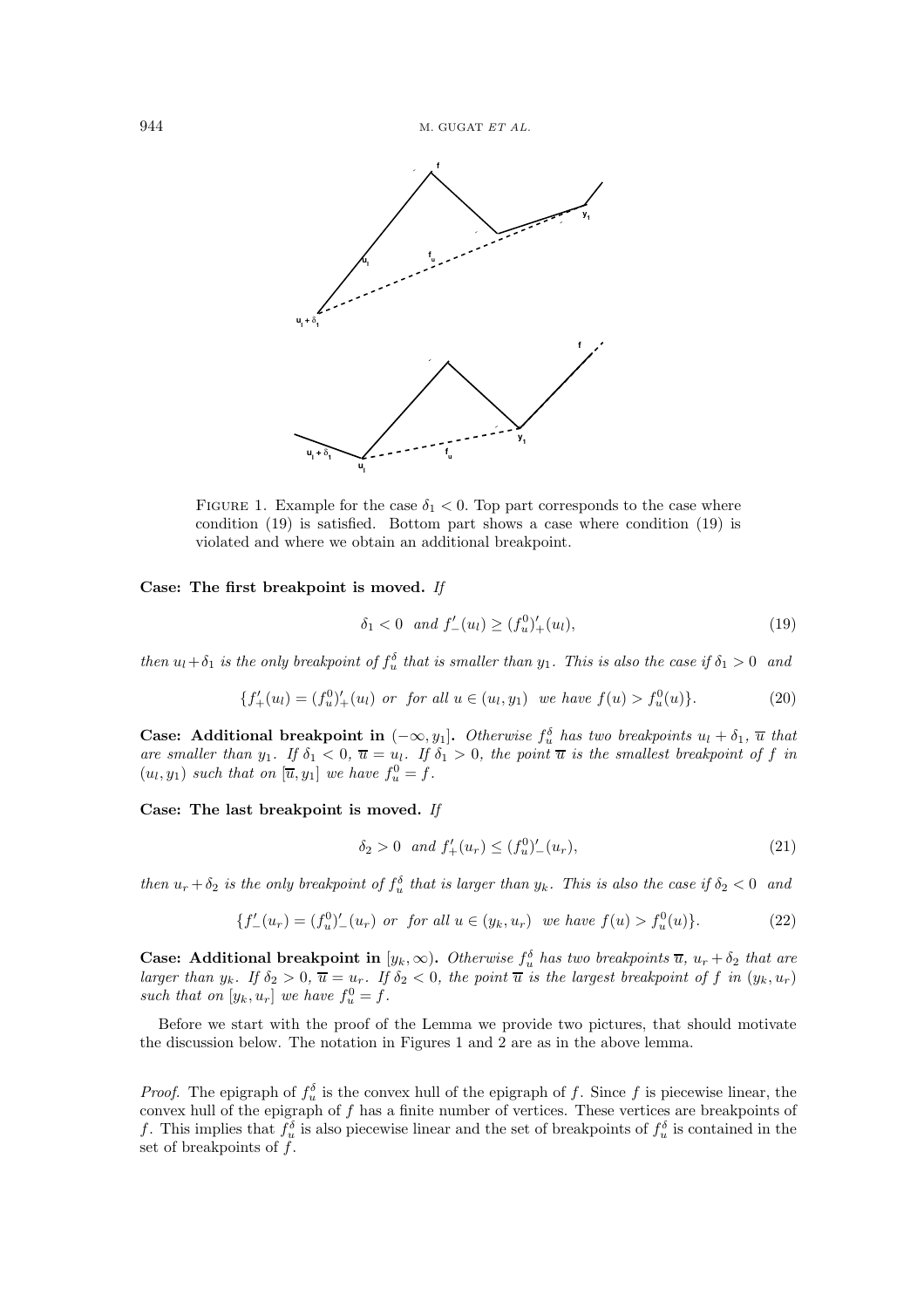

FIGURE 2. Example for the case  $\delta_1 > 0$ . Top part of the figure shows a case where (20) holds and the bottom part gives an example for a case where we obtain an additional breakpoint  $\bar{u}$  of  $f$ .

Choose  $|\delta_1| > 0$  so small that f is linear between  $u_l$  and  $u_l + \delta_1$ . Choose  $|\delta_2| > 0$  so small that f is linear between  $u_r$  and  $u_r + \delta_2$ .

We have

$$
\frac{f(y_1) - f(u_l)}{y_1 - u_l} = (f_u^0)'_+(u_l) = (f_u^0)'_-(y_1) < (f_u^0)'_+(y_1).
$$

Thus we can choose  $|\delta_1|$  so small that we have

$$
\frac{f(y_1) - f(u_l + \delta_1)}{y_1 - u_l - \delta_1} < (f_u^0)'_+(y_1).
$$

We have

$$
\frac{f(u_r) - f(y_k)}{u_r - y_k} = (f_u^0)'_-(u_r) = (f_u^0)'_+(y_k) > (f_u^0)'_-(y_k).
$$

Thus we can choose  $|\delta_2|$  so small that we have

$$
\frac{f(u_r + \delta_2) - f(y_k)}{u_r + \delta_2 - y_k} > (f_u^0)'_-(y_k).
$$

Since  $(f_u^0)'_+(u_l) < (f_u^0)'_-(u_r)$ , we can choose  $|\delta_1| + |\delta_2|$  so small that

$$
\frac{f(y_1) - f(u_l + \delta_1)}{y_1 - u_l - \delta_1} < \frac{f(u_r + \delta_2) - f(y_k)}{u_r + \delta_2 - y_k}.\tag{23}
$$

# 5.1. The case  $\delta_1 < 0$ ,  $\delta_2 > 0$

Now we consider the case  $\delta_1 < 0$ ,  $\delta_2 > 0$  where  $[u_l, u_r] \subset [u_l + \delta_1, u_r + \delta_2]$ . Consider the polygonal line through the points

$$
(u_l + \delta_1, f(u_l + \delta_1)), (u_l, f(u_l)), (y_1, f(y_1)).
$$
\n(24)

If it is the graph of a convex function, then the polygonal line through

$$
(u_l + \delta_1, f(u_l + \delta_1)), (u_l, f(u_l)), (y_1, f(y_1)), ..., (y_k, f(y_k))
$$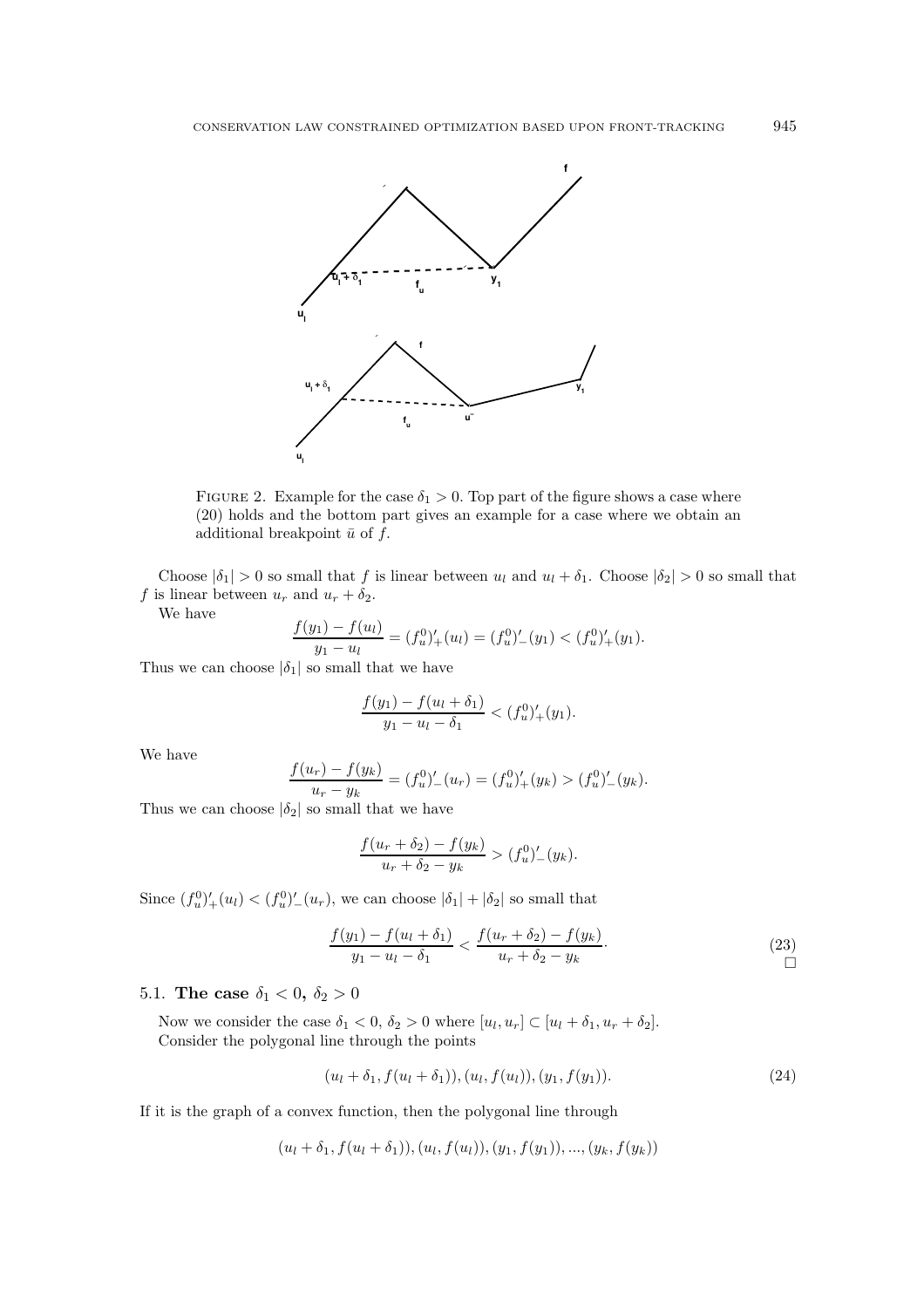is also the graph of a convex function  $g_1$ . Moreover,  $g_1 \leq f$  on  $[u_l + \delta_1, y_k]$ .

If the polygonal line through the points  $(24)$  is *not* the graph of a convex function (this is the case if (19) holds), then the polygonal line through the points

$$
(u_l + \delta_1, f(u_l + \delta_1)), (y_1, f(y_1)), ..., (y_k, f(y_k))
$$

is the graph of a convex function  $g_1$ . Moreover,  $g_1 \leq f$  on  $[u_l + \delta_1, y_k]$ . Now consider the polygonal line through

$$
(y_k, f(y_k)), (u_r, f(u_r)), (u_r + \delta_2, f(u_r + \delta_2)). \tag{25}
$$

If it is the graph of a convex function, then also the polygonal line through

$$
(y_1, f(y_1)), ..., (y_k, f(y_k)), (u_r, f(u_r)), (u_r + \delta_2, f(u_r + \delta_2))
$$

is the graph of a convex function  $g_2$ . Moreover,  $g_2 \leq f$  on  $[y_1, u_r + \delta_2]$ .

If the polygonal line through the points  $(25)$  is *not* the graph of a convex function (this is the case if  $(21)$  holds), then the polygonal line through the points

$$
(y_1, f(y_1)), ..., (y_k, f(y_k)), (u_r + \delta_2, f(u_r + \delta_2))
$$

is the graph of a convex function  $g_2$  with  $g_2 \leq f$  on  $[y_1, u_r + \delta_2]$ .

Thus we have constructed convex functions  $g_1, g_2$  with  $g_1 = g_2$  on  $[y_1, y_k]$ .

Define the function g on  $[u_l + \delta_1, u_r + \delta_2]$  by  $g(u) = g_1(u)$  for  $u \in [u_l + \delta_1, y_1]$  and  $g(u) = g_2(u)$ for  $u > y_1$ .

Then g is convex on  $[u_l + \delta_1, u_r + \delta_2]$ . (If  $y_1 = y_k$ , this is due to (23).) Moreover,  $g \le f$  on  $[u_1 + \delta_1, u_r + \delta_2]$ . By our construction, at the breakpoints of g we have  $f(u) = g(u)$ . This implies that  $g = f_u^{\delta}$ .

# 5.2. The case  $\delta_1 > 0$ ,  $\delta_2 > 0$

Now we consider the case  $\delta_1 > 0, \delta_2 > 0$ .

Assume that (20) holds. If  $f'_{+}(u_l) = (f_u^0)'_{+}(u_l)$ , we define the convex function  $g_3(u) = f_u^0$  on  $[u + \delta_1, ..., y_k]$ . Then  $g_3(u) \le f$  on  $[u + \delta_1, ..., y_k]$  and  $g_3(u + \delta_1) = f(u + \delta_1)$ .

If  $f'_{+}(u_l) > (f_u^0)'_{+}(u_l)$ , condition (20) implies that for all  $u \in (u_l, y_1)$ , we have  $f(u) > f_u^0(u)$ . Hence if  $\delta_1$  is sufficiently small, the line through  $(u_l + \delta_1, f(u_l + \delta_1)), (y_1, f(y_1))$  is below the graph of f. Thus for the convex function  $g_3$  whose graph is the polygonal line through  $(u_l + \delta_1, f(u_l + \delta_1)),$  $(y_1, f(y_1)), ..., (y_k, f(y_k))$  we have  $g_3(u) \leq f$  on  $[u + \delta_1, ..., y_k].$ 

If  $(20)$  is violated, then

$$
f'_{+}(u_{l}) > (f_{u}^{0})'_{+}(u_{l})
$$
\n
$$
(26)
$$

and there exist breakpoints of f in  $(u_l, y_1)$  such that on  $[\overline{u}, y_1]$  we have  $f_u^0 = f$ . Let  $\overline{u}$  be the smallest breakpoint of this type. Consider the polygonal line through the points

$$
(u_l + \delta_1), f(u_l + \delta_1)), (\overline{u}, f(\overline{u})), (y_1, f(y_1)). \tag{27}
$$

Since f is linear on the interval  $[u_l, u_l + \delta_l]$ , condition (26) implies that we have

$$
\frac{f(\overline{u}) - f(u_l + \delta_1)}{\overline{u} - u_1 - \delta_1} < \frac{f(\overline{u}) - f(u_l)}{\overline{u} - u_l} = (f_u^0)'_+(u_l). \tag{28}
$$

Since

$$
(f_u^0)'_+(u_l) = \frac{f(y_1) - f(\overline{u})}{y_1 - \overline{u}}
$$

 $(28)$  shows that the polygonal line through the points  $(27)$  is the graph of a convex function h. Moreover, we can choose  $|\delta_1|$  so small that on the interval  $[u_l + \delta_1, y_l]$  we have  $h \leq f$ . Thus we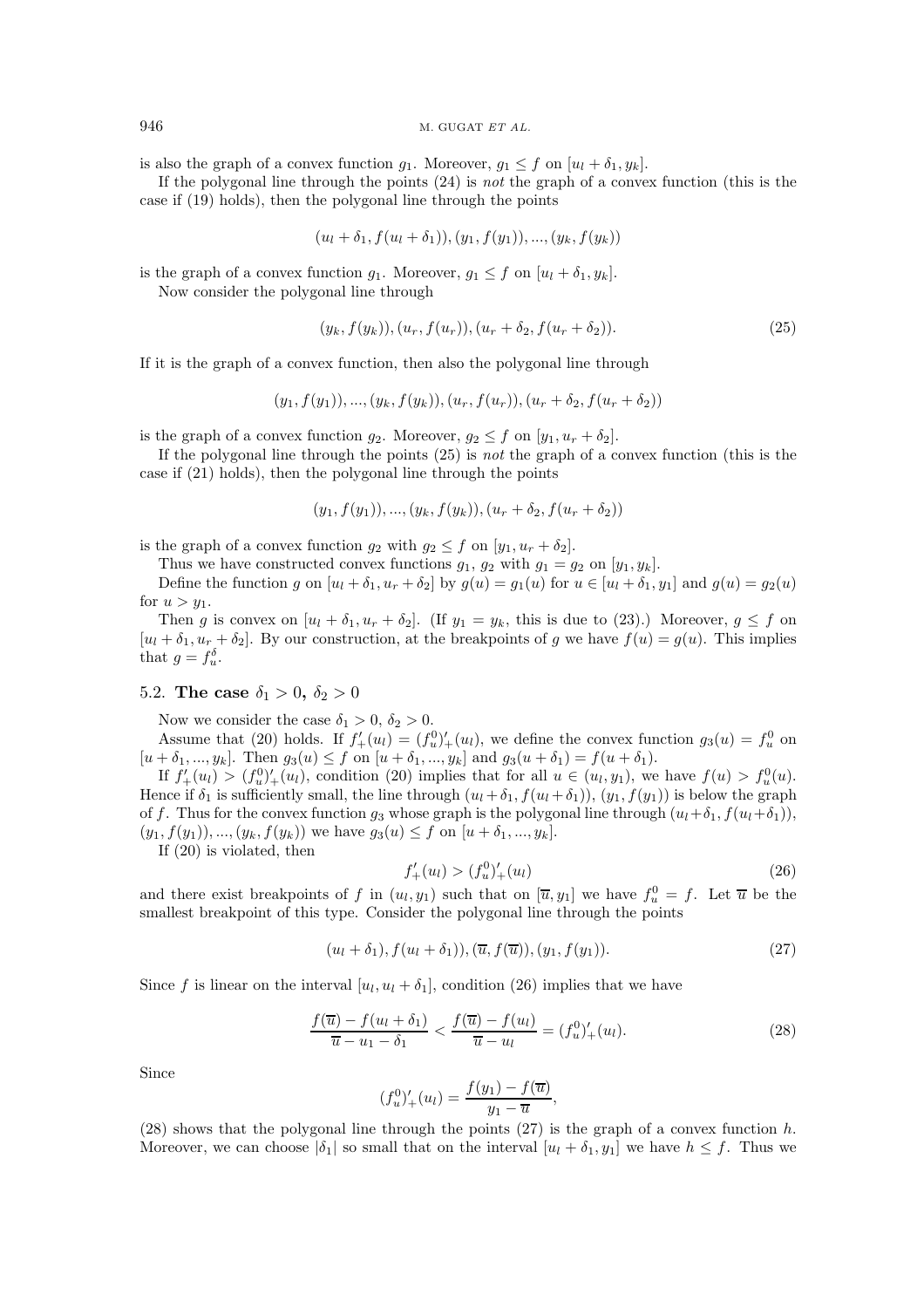$$
(u_l + \delta_1), f(u_l + \delta_1)), (\overline{u}, f(\overline{u})), (y_1, f(y_1)), ..., (y_k, f(y_k)).
$$

Then we have  $g_3(u) \leq f$  on  $[u + \delta_1, ..., y_k].$ 

Now define the function  $g_2$  as in Section 5.1. Then we define the function g on  $[u_l + \delta_1, u_r + \delta_2]$ by  $g(u) = g_3(u)$  for  $u \in [u_l + \delta_1, y_1]$  and  $g(u) = g_2(u)$  for  $u > y_1$ . As in Section 5.1, we see that g is a convex function and  $g = f_u^{\delta}$ .

### 5.3. Other cases

The other two cases ( $\delta_1 > 0$ ,  $\delta_2 < 0$ ) and ( $\delta_1 < 0$ ,  $\delta_2 < 0$ ) are treated analogously by constructing convex function on  $[u_l + \delta_1, y_k]$  and  $[y_1, u_r + \delta_2]$  that are the lower convex envelope of  $f$  on these intervals. In fact, these two functions are equal to the lower convex envelope of  $f$  on  $[u_l + \delta_1, u_r + \delta_2]$  on their respective domains.

# 6. SECOND ORDER EXPANSION OF PIECEWISE LINEAR FUNCTIONS

We also need the following Lemma about piecewise differentiable functions, is a statement about their first derivative.

**Lemma 6.1.** Let f be a piecewise linear function. Let  $u, y \in \mathbb{R}$ ,  $u \neq y$  be given. Define

$$
D = \frac{f(y) - f(u)}{y - u}.
$$

Assume that  $|\delta|$  is such that f is linear between  $u + \delta$  and u.

If  $\delta$  < 0, we have

$$
\frac{f(y) - f(u + \delta)}{y - u - \delta} = D + \delta \frac{D - f'(u)}{y - u} + \frac{\delta^2}{(y - u)(y - u - \delta)} [D - f'(u)].
$$
\n(29)

If  $\delta > 0$ , we have

$$
\frac{f(y) - f(u + \delta)}{y - u - \delta} = D + \delta \frac{D - f'_+(u)}{y - u} + \frac{\delta^2}{(y - u)(y - u - \delta)} [D - f'_+(u)].
$$
\n(30)

*Proof.* Let  $\delta < 0$ .

$$
\frac{f(y) - f(u + \delta)}{y - u - \delta} - D = \frac{f(y) - f(u + \delta)}{y - u - \delta} - \frac{f(y) - f(u)}{y - u}
$$
\n
$$
= \frac{[f(y) - f(u + \delta)][y - u] - [f(y) - f(u)][y - u - \delta]}{[y - u - \delta][y - u]}
$$
\n
$$
= \frac{[f(y) - f(u)]\delta + [f(u) - f(u + \delta)][y - u]}{[y - u - \delta][y - u]}
$$
\n
$$
= \delta \frac{D}{y - u - \delta} - \delta \frac{f(u) - f(u + \delta)}{-\delta} \frac{1}{y - u - \delta}
$$
\n
$$
= \delta [D - f'(u)] \frac{1}{y - u - \delta}
$$
\n
$$
= \delta \frac{D - f'(u)}{y - u} \left[1 + \frac{\delta}{y - u - \delta}\right].
$$

The proof for  $\delta > 0$  works analogously.

 $\Box$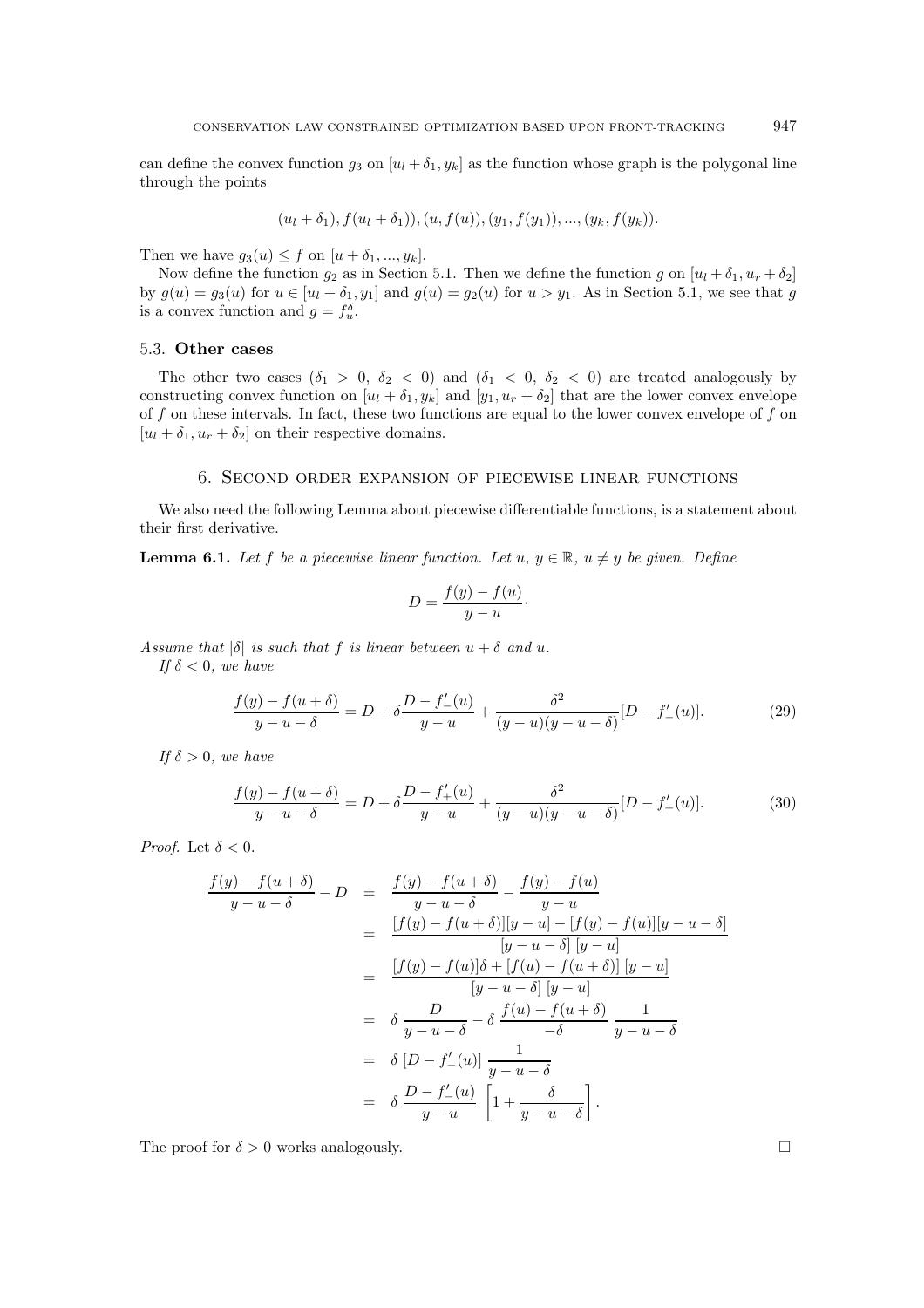# 7. APPROXIMATION OF THE DERIVATIVE OF THE STATE

Here we derive an approximation of the derivative of  $y$  with respect to  $u_0$ . We want to prove that a first-order expansion of  $u^{\delta}$  with respect to  $\delta$  exists.

**Theorem 7.1.** Assume that  $u_l$ ,  $u_r \in (m, M)$ ,  $u_l < u_r$ . Assume that  $k \geq 1$ . There exists a function  $H^{\delta}(x,t)$  of  $\delta, x, t$  and such that for  $\|\delta\|$  sufficiently small

$$
||y^{\delta} - (y + H^{\delta})||_{L^{1}((0,T)\times\mathbb{R})} = O(||\delta||^{2})
$$
\n(31)

and  $H^{\delta}$  can be computed in the following way:

$$
H^{\delta} = H^{\delta}_{l-} + H^{\delta}_{r+} \text{ if } \delta_1 \le 0 \text{ and } \delta_2 \ge 0,
$$

$$
H^{\delta} = H^{\delta}_{l+} + H^{\delta}_{r+} \quad \text{if } \delta_1 \ge 0 \quad \text{and } \delta_2 \ge 0,
$$

etc., with  $H_{l-}^{\delta}$ ,  $H_{l+}^{\delta}$ ,  $H_{r-}^{\delta}$ ,  $H_{r+}^{\delta}$  defined in the following way:

$$
If f'_{-}(u_{l}) \ge (f_{u}^{0})'_{+}(u_{l}), \tag{32}
$$

we have

$$
H_{l-}^{\delta}(x,t) = \begin{cases} \n\delta_1, & -\infty < x/t < \frac{f(y_1) - f(u_l)}{y_1 - u_l} \\
u_l - y_1, & \frac{f(y_1) - f(u_l)}{y_1 - u_l} < x/t < \frac{f(y_1) - f(u_l + \delta_1)}{y_1 - u_l - \delta_1} \\
0, & \frac{f(y_1) - f(u_l + \delta_1)}{y_1 - u_l - \delta_1} < x/t < \infty.\n\end{cases}
$$

If  $(32)$  is violated, we have

$$
H_{l-}^{\delta}(x,t) = \begin{cases} \n\delta_1, & -\infty < x/t < \frac{f(u_l) - f(u_l + \delta_1)}{-\delta_1} \\
0, & \frac{f(u_l) - f(u_l + \delta_1)}{-\delta_1} < x/t < \frac{f(y^1) - f(u^l)}{y^1 - u^l} \\
0, & \frac{f(y^1) - f(u^l)}{y^1 - u^l} < x/t < \infty.\n\end{cases}
$$

If 
$$
\{f'_+(u_l) = (f_u^0)'_+(u_l)
$$
 or for all  $u \in (u_l, y_1)$  we have  $f(u) > f_u^0(u)\}$  (33)

 $then$ 

$$
H_{l+}^{\delta}(x,t) = \begin{cases} \delta_1, & -\infty & < x/t & < \frac{f(y_1) - f(u_l + \delta_1)}{y_1 - u_l - \delta_1} \\ y_1 - u_l, & \frac{f(y_1) - f(u_l + \delta_1)}{y_1 - u_l - \delta_1} & < x/t & < \frac{f(y_1) - f(u_l)}{y_1 - u_l} \\ 0, & \frac{f(y_1) - f(u_l)}{y_1 - u_l} & < x/t & < \infty. \end{cases}
$$

If  $(33)$  is violated, we have

$$
H_{l+}^{\delta}(x,t) = \begin{cases} \n\delta_1, & -\infty < x/t < \frac{f(\overline{u}) - f(u_l + \delta_1)}{\overline{u} - u_l - \delta_1} \\
\overline{u} - u_l, & \frac{f(\overline{u}) - f(u_l + \delta_1)}{\overline{u} - u_l - \delta_1} < x/t < \frac{f(y_1) - f(u_l)}{y_1 - u_l} \\
0, & \frac{f(y_1) - f(u_l)}{y_1 - u_l} < x/t < \infty.\n\end{cases}
$$
\n
$$
If \ f'_+(u_r) \leq \left(f_u^0\right)'_-(u_r),\n\tag{34}
$$

we have

$$
H^\delta_{r+}(x,t) = \begin{cases} 0, & -\infty & < x/t & < \frac{f(u_r + \delta_2) - f(y_k)}{u_r + \delta_2 - y_k} \\ u_r - y_k, & \frac{f(u_r + \delta_2) - f(y_k)}{u_r + \delta_2 - y_k} & < x/t & < \frac{f(u_r) - f(y_k)}{u_r - y_k} \\ \delta_2, & \frac{f(u_r) - f(y_k)}{u_r - y_k} & < x/t & < \infty. \end{cases}
$$

If  $(34)$  is violated, we have

$$
H_{r+}^{\delta}(x,t) = \begin{cases} 0, & -\infty & < x/t & < \frac{f(u_r) - f(y_k)}{u_r - y_k} \\ 0, & \frac{f(u_r) - f(y_k)}{u_r - y_k} & < x/t & < \frac{f(u_r + \delta_2) - f(u_r)}{\delta_2} \\ \delta_2, & \frac{f(u_r + \delta_2) - f(u_r)}{\delta_2} & < x/t & < \infty. \end{cases}
$$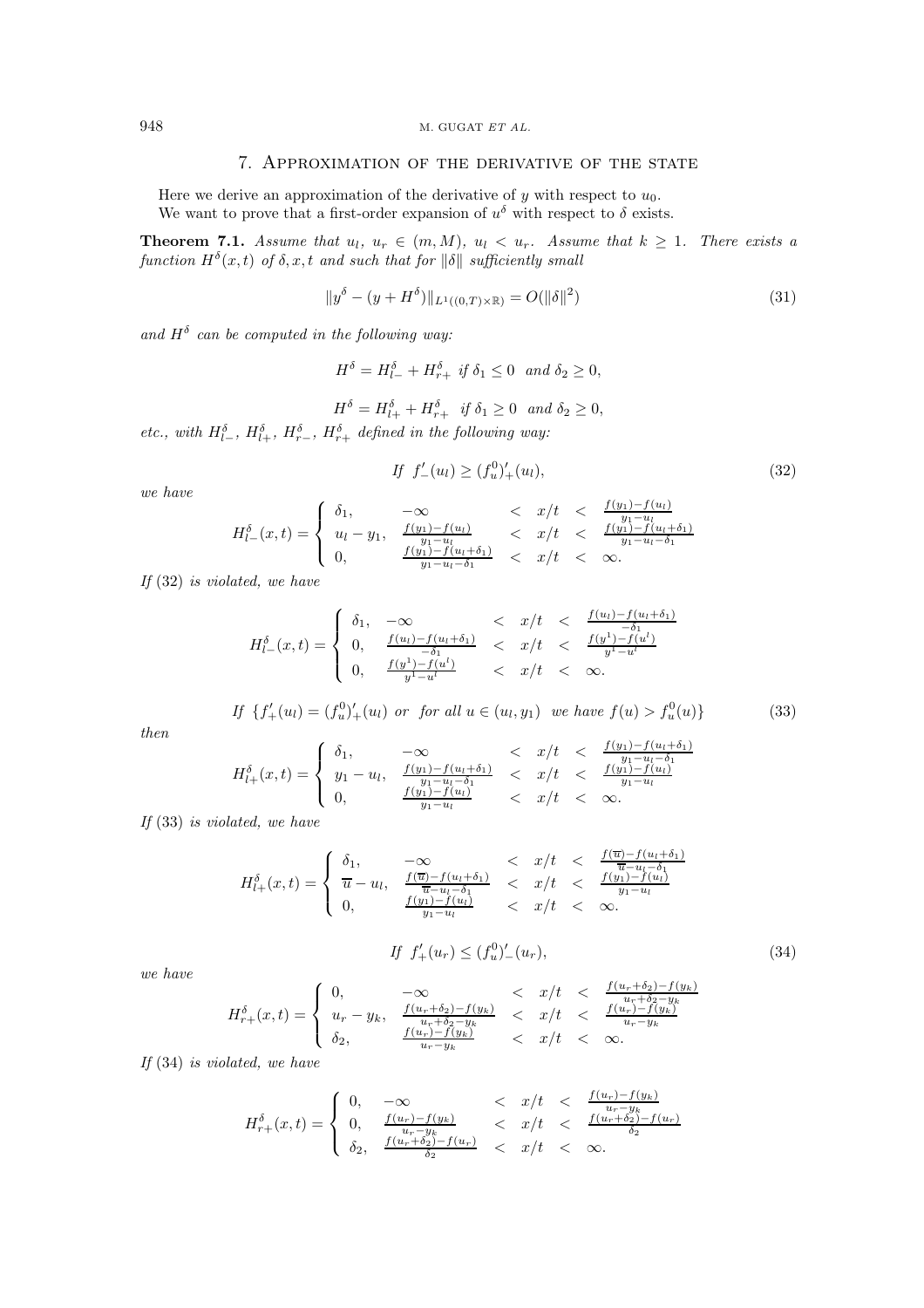$$
If \{f'_{-}(u_r) = (f_u^0)'_{-}(u_r) \text{ or for all } u \in (y_k, u_r) \text{ we have } f(u) > f_u^0(u) \}
$$
(35)

we have

$$
H_{r-}^{\delta}(x,t) = \begin{cases} 0, & -\infty & < x/t & < \frac{f(u_r) - f(y_k)}{u_r - y_k} \\ y_k - u_r, & \frac{f(u_r) - f(y_k)}{u_r - y_k} & < x/t & < \frac{f(u_r + \delta_2) - f(y_k)}{u_r + \delta_2 - y_k} \\ \delta_2, & \frac{f(u_r + \delta_2) - f(y_k)}{u_r + \delta_2 - y_k} & < x/t & < \infty. \end{cases}
$$

If  $(35)$  is violated, we have

$$
H^\delta_{r-}(x,t) = \left\{ \begin{array}{lcl} 0, & -\infty &
$$

*Proof.* First we compute  $y^{\delta}$ . The change from  $u_l$  to  $u_l + \delta_1$  causes a shift of the first vertex in the polygonal line that is the boundary of the convex hull of the set

$$
\{(y,v): u_1 + \delta_1 \le y \le u_r + \delta_2, v \ge f(y)\}.
$$
\n(36)

Moreover, if  $|\delta_1|$  is sufficiently small, at most one additional vertex compared with the set (5) appears between the first and the second vertex.

The change from  $u_r$  to  $u_r + \delta_2$  causes a shift of the last vertex. Moreover, if  $|\delta_2|$  is sufficiently small, at most one additional vertex compared with the set (5) appears between the last and the second to last vertex.

7.0.1. **Case 1:** Assume that  $\delta_1 < 0$ 

**Subcase 1a.** Lemma 5.2 implies that if  $|\delta_1| + |\delta_2|$  is sufficiently small, and (32) holds, the first vertex in the convex hull of the set (5) is shifted to  $(u_l + \delta_1, f(u_l + \delta_1))$  and no additional vertices are generated.

In this case we have

$$
y^{\delta}(x,t) = \begin{cases} u_l + \delta_1, & -\infty < x/t < \frac{f(y^1) - f(u_l + \delta_1)}{y^1 - u_l - \delta_1} \\ y^1, & \frac{f(y^1) - f(u_l + \delta_1)}{y^1 - u_l - \delta_1} < x/t < \frac{f(y^2) - f(y^1)}{y^2 - y^1} \end{cases} \tag{37}
$$

**Subcase 1b.** Lemma 5.2 implies that if  $|\delta_1| + |\delta_2|$  is sufficiently small, and (32) is violated, the first vertex in the convex hull of the set (5) is shifted to  $(u_l + \delta_1, f(u_l + \delta_1))$  and the point  $(u_l, f(u_l))$ appears as an additional vertex.

In this case we have

$$
y^{\delta}(x,t) = \begin{cases} u_l + \delta_1, & -\infty < x/t < \frac{f(u_l) - f(u_l + \delta_1)}{-\delta_1} \\ u^l, & \frac{f(u_l) - f(u_l + \delta_1)}{-\delta_1} < x/t < \frac{f(y^1) - f(u^l)}{y^1 - u^l} \\ y^1, & \frac{f(y^1) - f(u^l)}{y^1 - u^l} < x/t < \frac{f(y^2) - f(y^1)}{y^2 - y^1} \end{cases} \tag{38}
$$

Detection of Subcase 1a/Subcase 1b. How can we detect the Subcase 1a/Subcase 1b respectively numerically?

Let p be the largest breakpoint of f that is less than  $u_l$  if such a breakpoint exists, and  $p = u_1 - 1$ otherwise.

If

$$
f'_{-}(u_{l}) = \frac{f(u_{l}) - f(p)}{u_{l} - p} \ge \frac{f(y_{1}) - f(u_{l})}{y_{1} - u_{l}} \tag{39}
$$

we are in Subcase 1a, otherwise we are in Subcase 1b. Note that the last differential quotient in (39) gives the right-hand side derivative in the point  $u_l$  of the function that is defined by the boundary of the convex hull of the epigraph of  $f$ .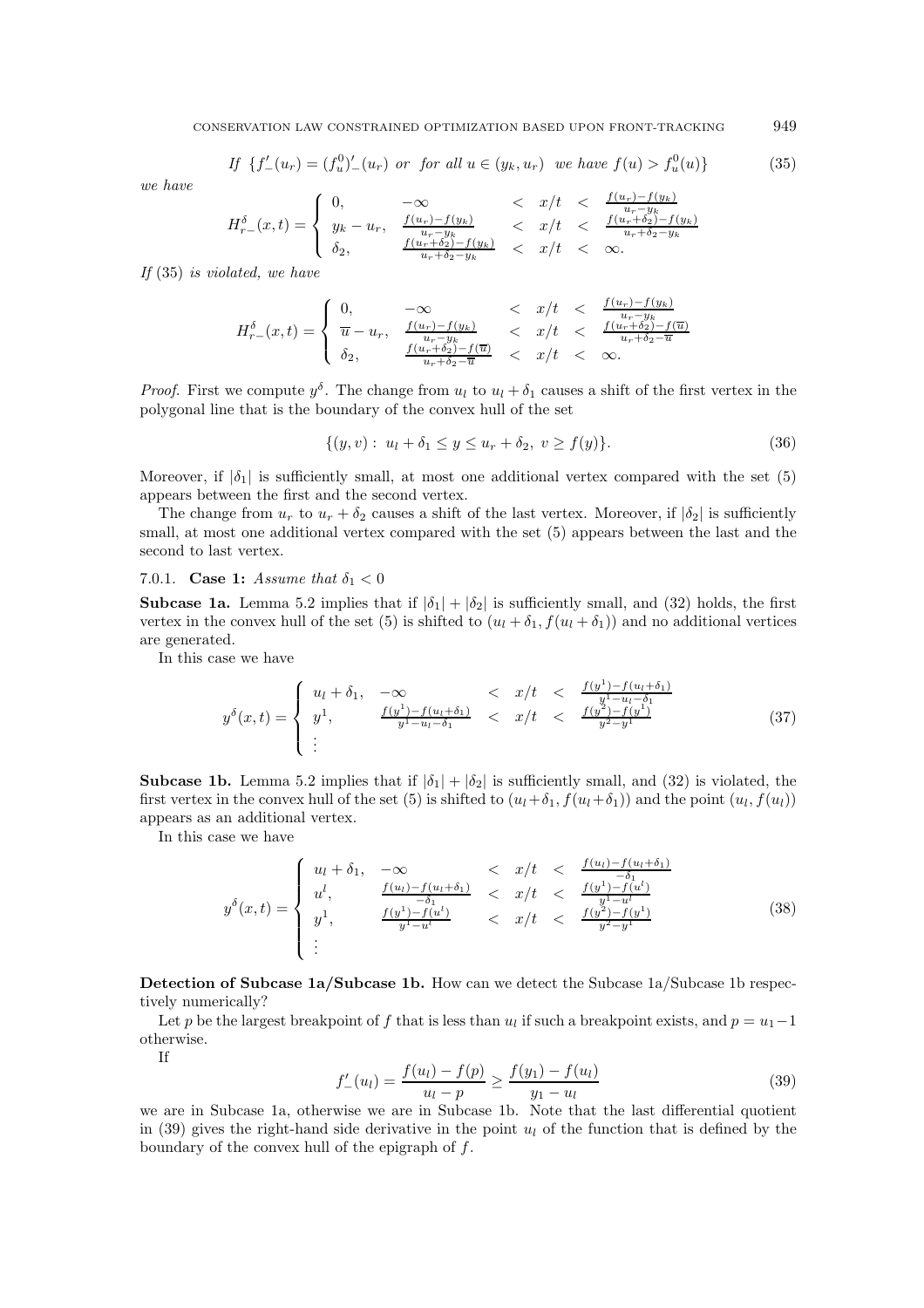### 7.0.2. Case 2: Assume that  $\delta_1 > 0$

**Subcase 2a.** Lemma 5.2 implies that if  $|\delta_1| + |\delta_2|$  is sufficiently small, and (33) holds, the first vertex in the convex hull of the set (5) is shifted to  $(u_l + \delta_1, f(u_l + \delta_1))$  and no additional vertices are generated.

In this case we have

$$
y^{\delta}(x,t) = \begin{cases} u_l + \delta_1, & -\infty < x/t < \frac{f(y^1) - f(u_l + \delta_1)}{y^1 - u_l - \delta_1} \\ y^1, & \frac{f(y^1) - f(u_l + \delta_1)}{y^1 - u_l - \delta_1} < x/t < \frac{f(y^2) - f(y^1)}{y^2 - y^1} \\ \vdots & & \end{cases} \tag{40}
$$

Note that  $y^{\delta}(x, t)$  has the same form as in Subcase 1a.

**Subcase 2b.** Lemma 5.2 implies that if  $|\delta_1| + |\delta_2|$  is sufficiently small, and (33) is violated, the first vertex in the convex hull of the set (5) is shifted to  $(u_l + \delta_1, f(u_l + \delta_1))$  and the point  $(\overline{u}, f(\overline{u}))$ appears as an additional vertex.

In this case we have

$$
y^{\delta}(x,t) = \begin{cases} u_l + \delta_1, & -\infty < x/t < \frac{f(\overline{u}) - f(u_l + \delta_1)}{\overline{u} - u_l - \delta_1} \\ \overline{u}, & \frac{f(\overline{u}) - f(u_l + \delta_1)}{\overline{u} - u_l - \delta_1} < x/t < \frac{f(y^1) - f(\overline{u})}{y^{1 - \overline{u}}} \\ y^1, & \frac{f(y^1) - f(\overline{u})}{y^1 - \overline{u}} < x/t < \frac{f(y^2) - f(y^1)}{y^2 - y^1} \\ \vdots & & \end{cases} \tag{41}
$$

Detection of Subcase 2a/Subcase 2b. In order to check wether we are in Subcase 2b, we have to verify wether the following condition holds:

$$
f'_{+}(u_{l}) > \frac{f(y_{1}) - f(u_{l})}{y_{1} - u_{l}} \tag{42}
$$

and there exists a breakpoint  $\overline{u}$  of f in the open interval  $(u_l, y_1)$  such that

$$
\overline{u} = \overline{\lambda}u_l + (1 - \overline{\lambda})y_1, \ f(\overline{u}) = \overline{\lambda}f(u_l) + (1 - \overline{\lambda})f(y_1). \tag{43}
$$

If  $(42)$  and  $(43)$  hold, we are in Subcase 2b, otherwise we are in Subcase 2a.

In Subcase 2b we have to determine the smallest  $\bar{u}$  satisfying (43). This is in fact a finite optimization problem since we only have to compare the values of  $f$  and the lower convex envelope of f on  $(u_l, y_l)$  at the breakpoints of f in  $(u_l, y_l)$ .

Now we analyze analogously the changes that can occur as a result of the shift from  $u_r$  to  $u_r + \delta_2$  if  $|\delta_2|$  is sufficiently small. Again we have overall four cases.

7.0.3. Case 1: Assume that  $\delta_2 > 0$ 

**Subcase 1a.** Lemma 5.2 implies that if  $|\delta_1| + |\delta_2|$  is sufficiently small, and (34) holds, the last vertex in the convex hull of the set (5) is shifted to  $(u_r + \delta_2, f(u_r + \delta_2))$  and no additional vertices are generated.

In this case we have

$$
y^{\delta}(x,t) = \begin{cases} \n\vdots & \text{if } (y^k) - f(y^{k-1}) < x/t < \frac{f(u_r + \delta_2) - f(y_k)}{u_r + \delta_2 - y_k} \\ \ny_{r+1} & \text{if } (u_r + \delta_2) - f(y_k) < x/t < \infty. \n\end{cases} \tag{44}
$$

**Subcase 1b.** Lemma 5.2 implies that if  $|\delta_1| + |\delta_2|$  is sufficiently small, and (34) is violated, the last vertex in the convex hull of the set (5) is shifted to  $(u_r + \delta_2, f(u_r + \delta_2))$  and the point  $(u_r, f(u_r))$ appears as an additional vertex.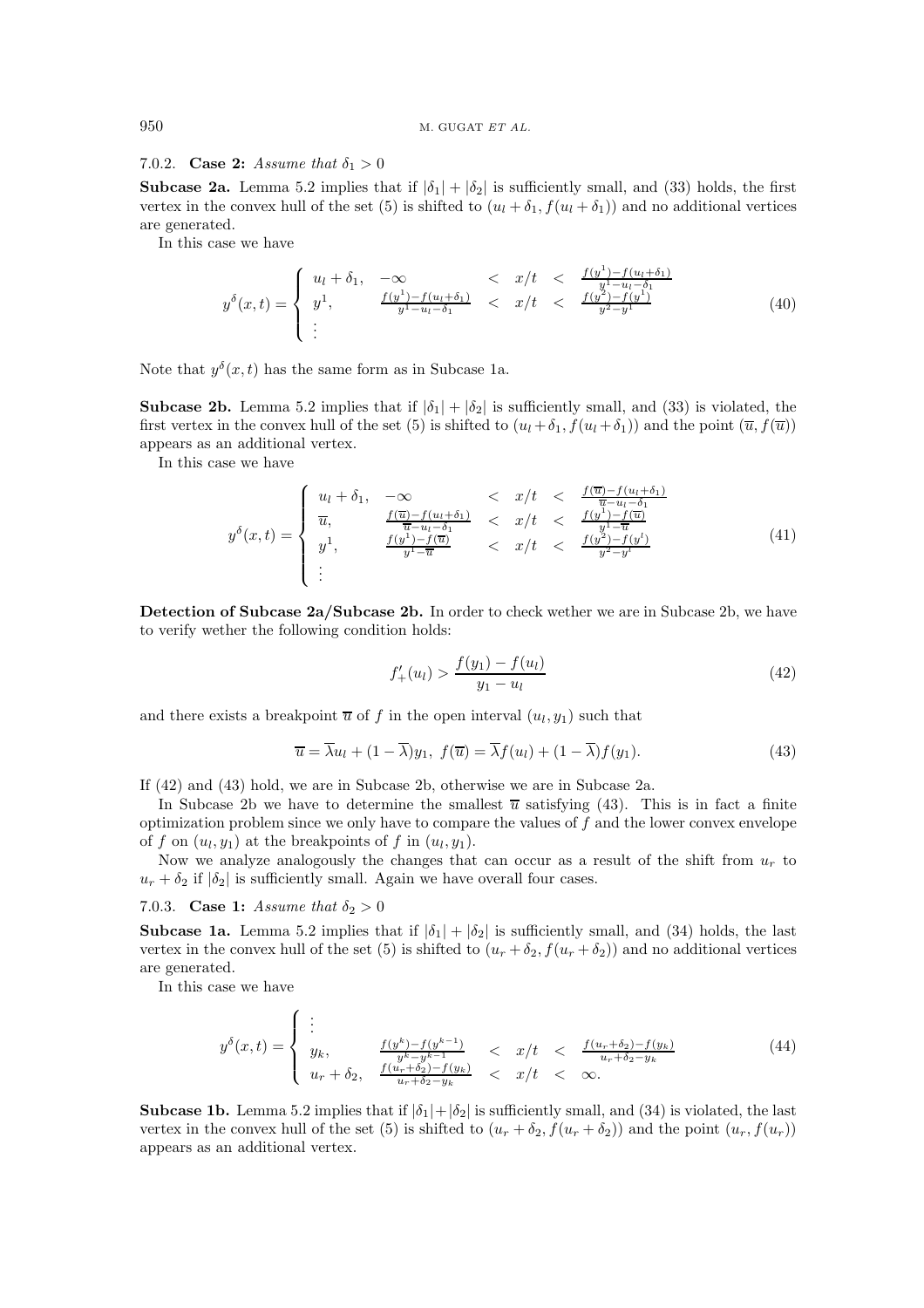In this case we have

$$
y^{\delta}(x,t) = \begin{cases} \n\vdots & \frac{f(y^k) - f(y^{k-1})}{y^k - y^{k-1}} < x/t < \frac{f(u_r) - f(y_k)}{u_r - y_k} \\ \n u_r, & \frac{f(u_r) - f(y_k)}{u_r - y_k} < x/t < \frac{f(u_r + \delta_2) - f(u_r)}{\delta_2} \\ \n u_r + \delta_2, & \frac{f(u_r + \delta_2) - f(u_r)}{\delta_2} < x/t < \infty. \n\end{cases} \tag{45}
$$

Detection of Subcase 1a/Subcase 1b. If

$$
f'_{+}(u_{r}) = \frac{f(u_{r} + \delta_{2}) - f(u_{r})}{\delta_{2}} \le \frac{f(u_{r}) - f(y_{k})}{u_{r} - y_{k}}
$$
(46)

we are in Subcase 1a, otherwise we are in Subcase 1b. Note that the last differential quotient in (46) gives the left-hand side derivative in the point  $u_r$  of the lower convex envelope of f on  $[u_r, u_l]$ .

# 7.0.4. Case 2: Assume that  $\delta_2 < 0$

**Subcase 2a.** Lemma 5.2 implies that if  $|\delta_1| + |\delta_2|$  is sufficiently small, and (35) holds, the last vertex in the convex hull of the set (5) is shifted to  $(u_r + \delta_2, f(u_r + \delta_2))$  and no additional vertices are generated.

In this case we have

$$
y^{\delta}(x,t) = \begin{cases} \n\vdots & \frac{f(y^k) - f(y^{k-1})}{y^k - y^{k-1}} < x/t < \frac{f(u_r + \delta_2) - f(y_k)}{u_r + \delta_2 - y_k} \\
u_r + \delta_2, & \frac{f(u_r + \delta_2) - f(y_k)}{u_r + \delta_2 - y_k} < x/t < \infty.\n\end{cases} \tag{47}
$$

Note that  $y^{\delta}(x, t)$  has the same form as in Subcase 1a.

**Subcase 2b.** Lemma 5.2 implies that if  $|\delta_1| + |\delta_2|$  is sufficiently small, and (35) is violated, the last vertex in the convex hull of the set (5) is shifted to  $(u_r + \delta_2, f(u_r + \delta_2))$  and a point  $(\overline{u}, f(\overline{u}))$ appears as an additional vertex. This point  $\overline{u}$  is a breakpoint of f that can be found as follows:

There exists  $\overline{\lambda} \in (0,1)$  such that

$$
f(\overline{\lambda}y_k + (1 - \overline{\lambda})u_r) = \overline{\lambda}f(y_k) + (1 - \overline{\lambda})f(u_r).
$$

Choose the largest  $\overline{\lambda}$  of this type; in fact this  $\overline{\lambda}$  is less than one. Define

$$
\overline{u} = \overline{\lambda}y_k + (1 - \overline{\lambda})u_r.
$$

In this case we have

$$
y^{\delta}(x,t) = \begin{cases} \n\vdots & \frac{f(y^k) - f(y^{k-1})}{y^k - y^{k-1}} < x/t < \frac{f(\overline{u}) - f(y_k)}{\overline{u} - y_k} \\
\overline{u}, & \frac{f(\overline{u}) - f(y_k)}{\overline{u} - y_k} < x/t < \frac{f(u_r + \delta_2) - f(\overline{u})}{u_r + \delta_2 - \overline{u}} \\
u_r + \delta_2, & \frac{f(u_r + \delta_2) - f(\overline{u})}{u_r + \delta_2 - \overline{u}} < x/t < \infty. \n\end{cases}
$$

## Detection of Subcase 2a/Subcase 2b. If

$$
f'_{-}(u_r) < \frac{f(u_r) - f(y_k)}{u_r - y_k} \tag{48}
$$

and there exists a breakpoint  $\overline{u}$  of f in the open interval  $(y_k, u_r)$  such that

$$
\overline{u} = \overline{\lambda}y_k + (1 - \overline{\lambda})u_r, \text{ and } f(\overline{u}) = \overline{\lambda}f(y_k) + (1 - \overline{\lambda})f(u_r), \tag{49}
$$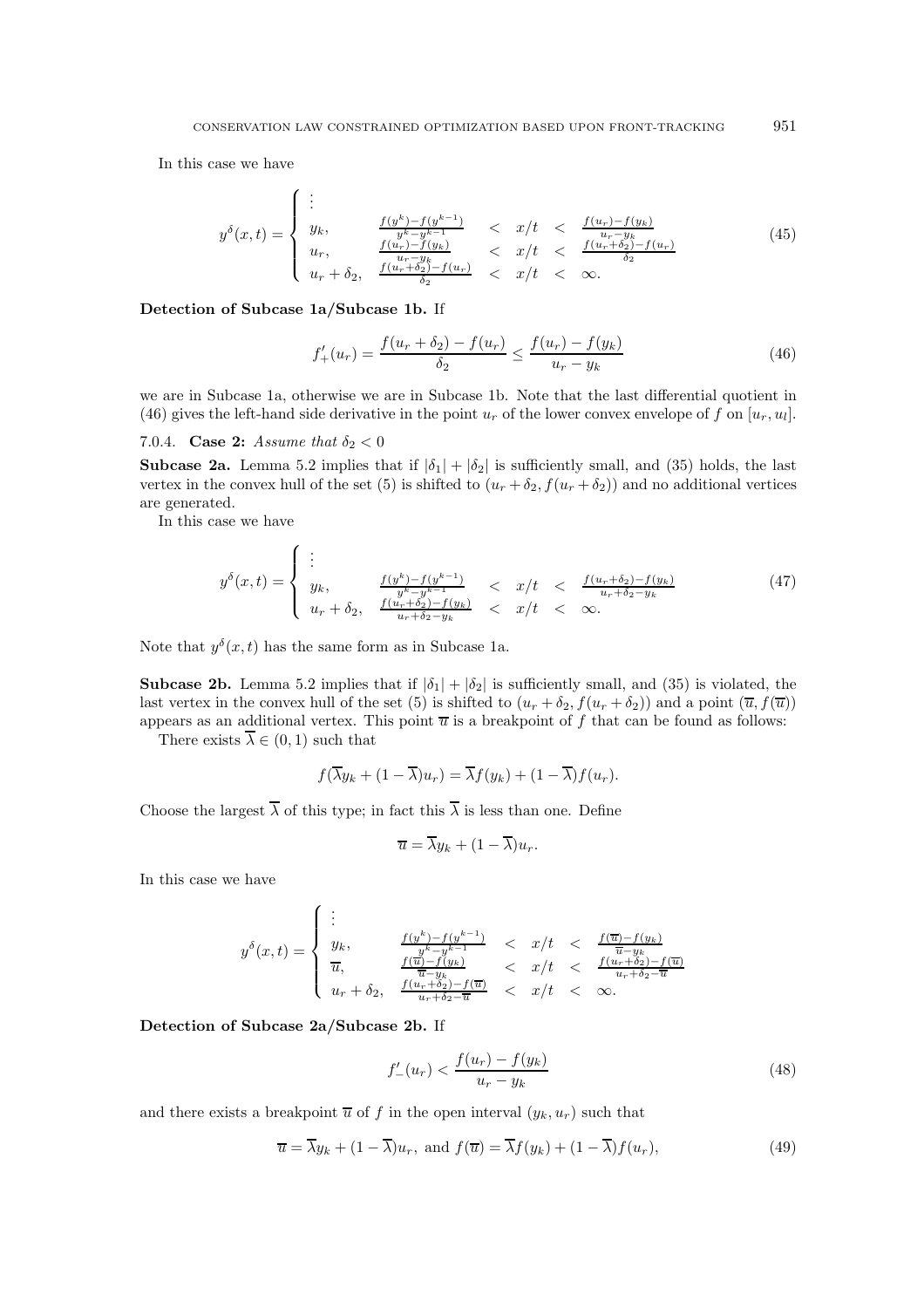then we are in Subcase 2b.

If  $(48)$  or  $(49)$  is violated, we are in Subcase 2a.

7.0.5. The expansion of  $y^{\delta}$ 

The above considerations show that in the expansion

$$
y^{\delta} = y + H^{\delta}
$$

we can decompose  $H^{\delta}$  in the form

$$
H^\delta = H_l^\delta + H_r^\delta,
$$

where  $H_l^{\delta}$  gives the sensitivity with respect to  $u_l$  and  $H_r^{\delta}$  contains the sensitivity information for  $u_r$ . Moreover, we have to consider one-sided sensitivities  $H_{l+}^{\delta}$ ,  $H_{l-}^{\delta}$ ,  $H_{r+}^{\delta}$ ,  $H_{r-}^{\delta}$ 

Define

$$
G^{\delta}(x,t) = y^{\delta}(x,t) - y(x,t).
$$

**Variations of**  $\delta_1$ **.** First we consider the effect of the variations of  $\delta_1$ . In Subcase 1a we have

$$
G_{l-}^{\delta}(x,t) = \begin{cases} \n\delta_1, & -\infty < x/t < \frac{f(y_1) - f(u_l)}{y_1 - u_l} \\
u_l + \delta_1 - y_1, & \frac{f(y_1) - f(u_l)}{y_1 - u_l} < x/t < \frac{f(y_1) - f(u_l + \delta_1)}{y_1 - u_l - \delta_1} \\
0, & \frac{f(y_1) - f(u_l + \delta_1)}{y_1 - u_l - \delta_1} < x/t < \infty. \n\end{cases} \tag{50}
$$

Note that

$$
\frac{f(y_1) - f(u_l)}{y_1 - u_l} \le \frac{f(y_1) - f(u_l + \delta_1)}{y_1 - u_l - \delta_1}
$$

since  $u_l \in [u_l + \delta_1, y_1]$  is not a breakpoint of the lower convex envelope of f on  $[u_l + \delta_1, y_1]$ .

To obtain a first order approximation of  $G_{l-}^{\delta}$  we define

$$
H_{l-}^{\delta}(x,t) = \begin{cases} \n\delta_1, & -\infty < x/t < \frac{f(y_1) - f(u_l)}{y_1 - u_l} \\
u_l - y_1, & \frac{f(y_1) - f(u_l)}{y_1 - u_l} < x/t < \frac{f(y_1) - f(u_l + \delta_1)}{y_1 - u_l - \delta_1} \\
0, & \frac{f(y_1) - f(u_l + \delta_1)}{y_1 - u_l - \delta_1} < x/t < \infty.\n\end{cases} \tag{51}
$$

In Subcase 1b we have

$$
G_{l-}^{\delta}(x,t) = \begin{cases} \n\delta_1, & -\infty < x/t < \frac{f(u_l) - f(u_l + \delta_1)}{-\delta_1} \\
0, & \frac{f(u_l) - f(u_l + \delta_1)}{-\delta_1} < x/t < \frac{f(y^1) - f(u^l)}{y^1 - u^l} \\
0, & \frac{f(y^1) - f(u^l)}{y^1 - u^l} < x/t < \infty. \n\end{cases} \tag{52}
$$

To obtain a first order approximation of  $G_{l-}^{\delta}$  we define

$$
H_{l-}^{\delta}(x,t) = G_{l-}^{\delta}(x,t).
$$
\n(53)

In Subcase 2a we have

$$
G_{l+}^{\delta}(x,t) = \begin{cases} \n\delta_1, & -\infty < x/t < \frac{f(y_1) - f(u_l + \delta_1)}{y_1 - u_l - \delta_1} \\
y_1 - u_l, & \frac{f(y_1) - f(u_l + \delta_1)}{y_1 - u_l - \delta_1} < x/t < \frac{f(y_1) - f(u_l)}{y_1 - u_l} \\
0, & \frac{f(y_1) - f(u_l)}{y_1 - u_l} < x/t < \infty. \n\end{cases} \tag{54}
$$

To obtain a first order approximation of  $G_{l+}^{\delta}$  we define

$$
H_{l+}^{\delta}(x,t) = G_{l+}^{\delta}(x,t). \tag{55}
$$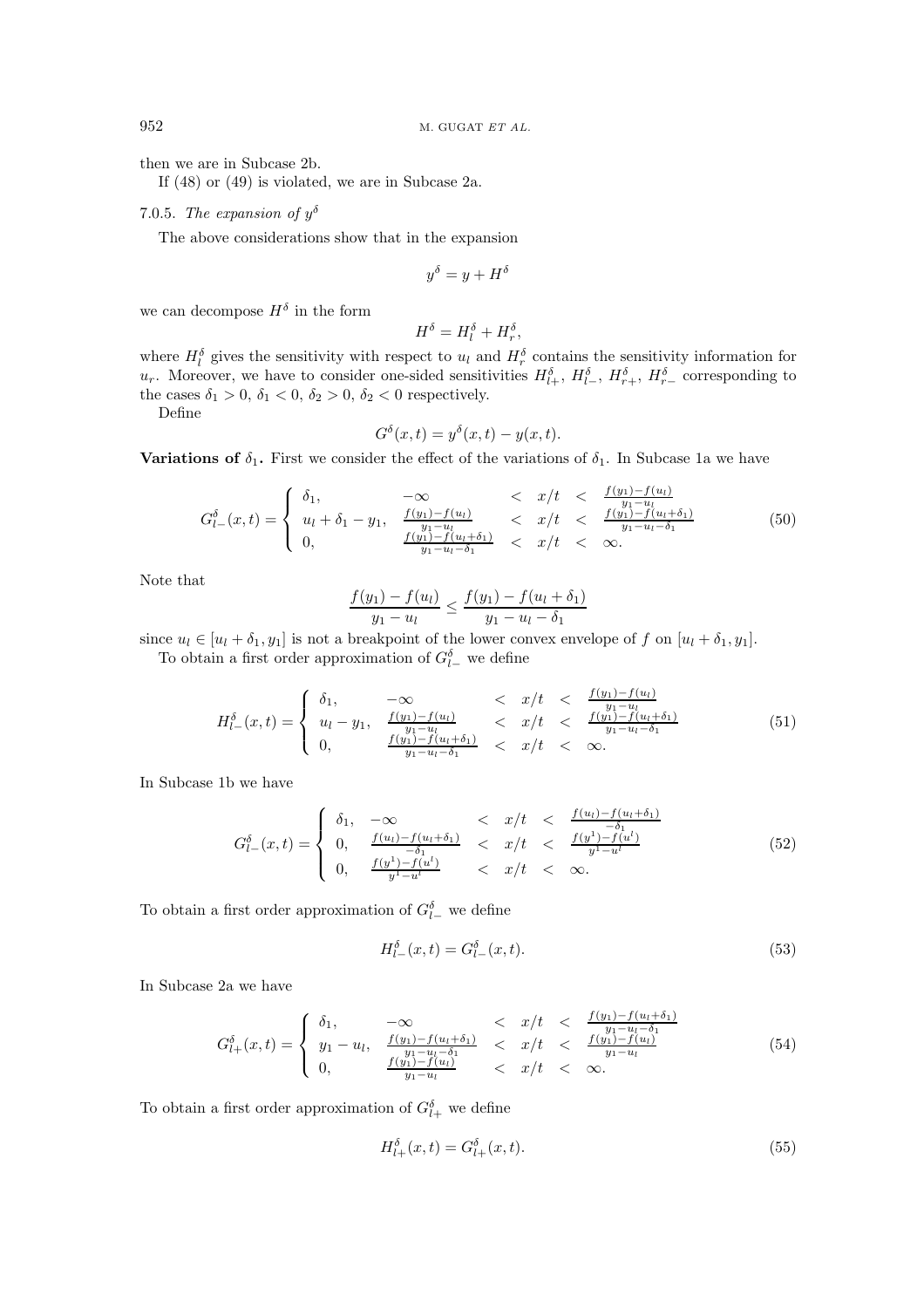In Subcase 2b we have

$$
G_{l+}^{\delta}(x,t) = \begin{cases} \n\delta_1, & -\infty < x/t < \frac{f(\overline{u}) - f(u_l + \delta_1)}{\overline{u} - u_l - \delta_1} \\
\overline{u} - u_l, & \frac{f(\overline{u}) - f(u_l + \delta_1)}{\overline{u} - u_l - \delta_1} < x/t < \frac{f(y_1) - f(u_l)}{y_1 - u_l} \\
0, & \frac{f(y_1) - f(u_l)}{y_1 - u_l} < x/t < \infty.\n\end{cases} \tag{56}
$$

To obtain a first order approximation of  $G_{l+}^{\delta}$  we define

$$
H_{l+}^{\delta}(x,t) = G_{l+}^{\delta}(x,t). \tag{57}
$$

**Variations of**  $\delta_2$ . Now we consider the effect of the variations of  $\delta_2$ .

In Subcase 1a we have

$$
G_{r+}^{\delta}(x,t) = \begin{cases} 0, & -\infty < x/t < \frac{f(u_r + \delta_2) - f(y_k)}{u_r + \delta_2 - y_k} \\ u_r + \delta_2 - y_k, & \frac{f(u_r + \delta_2) - f(y_k)}{u_r + \delta_2 - y_k} < x/t < \frac{f(u_r) - f(y_k)}{u_r - y_k} \\ \delta_2, & \frac{f(u_r) - f(y_k)}{u_r - y_k} < x/t < \infty. \end{cases} \tag{58}
$$

To obtain a first order approximation of  $G_{r+}^{\delta},$  we define

$$
H_{r+}^{\delta}(x,t) = \begin{cases} 0, & -\infty < x/t < \frac{f(u_r + \delta_2) - f(y_k)}{u_r + \delta_2 - y_k} \\ u_r - y_k, & \frac{f(u_r + \delta_2) - f(y_k)}{u_r + \delta_2 - y_k} < x/t < \frac{f(u_r) - f(y_k)}{u_r - y_k} \\ \delta_2, & \frac{f(u_r) - f(y_k)}{u_r - y_k} < x/t < \infty. \end{cases} \tag{59}
$$

In Subcase 1b we have

$$
G_{r+}^{\delta}(x,t) = \begin{cases} 0, & -\infty < x/t < \frac{f(u_r) - f(y_k)}{u_r - y_k} \\ 0, & \frac{f(u_r) - f(y_k)}{u_r - y_k} < x/t < \frac{f(u_r + \delta_2) - f(u_r)}{\delta_2} \\ \delta_2, & \frac{f(u_r + \delta_2) - f(u_r)}{\delta_2} < x/t < \infty. \end{cases} \tag{60}
$$

To obtain a first order approximation of  $G_{r+}^{\delta},$  we define

$$
H_{r+}^{\delta}(x,t) = G_{r+}^{\delta}(x,t). \tag{61}
$$

In Subcase 2a we have

$$
G_{r-}^{\delta}(x,t) = \begin{cases} 0, & -\infty < x/t < \frac{f(u_r) - f(y_k)}{u_r - y_k} \\ y_k - u_r, & \frac{f(u_r) - f(y_k)}{u_r - y_k} < x/t < \frac{f(u_r + \delta_2) - f(y_k)}{u_r + \delta_2 - y_k} \\ \delta_2, & \frac{f(u_r + \delta_2) - f(y_k)}{u_r + \delta_2 - y_k} < x/t < \infty. \end{cases} \tag{62}
$$

To obtain a first order approximation of  $G_{r-}^{\delta},$  we define

$$
H_{r-}^{\delta}(x,t) = G_{r-}^{\delta}(x,t). \tag{63}
$$

In Subcase 2b we have

$$
G_{r-}^{\delta}(x,t) = \begin{cases} 0, & -\infty < x/t < \frac{f(u_r) - f(y_k)}{u_r - y_k} \\ \overline{u} - u_r, & \frac{f(u_r) - f(y_k)}{u_r - y_k} < x/t < \frac{f(u_r + \delta_2) - f(\overline{u})}{u_r + \delta_2 - \overline{u}} \\ \delta_2, & \frac{f(u_r + \delta_2) - f(\overline{u})}{u_r + \delta_2 - \overline{u}} < x/t < \infty. \end{cases} \tag{64}
$$

To obtain a first order approximation of  $G_{r-}^{\delta},$  we define

$$
H_{r-}^{\delta}(x,t) = G_{r-}^{\delta}(x,t). \tag{65}
$$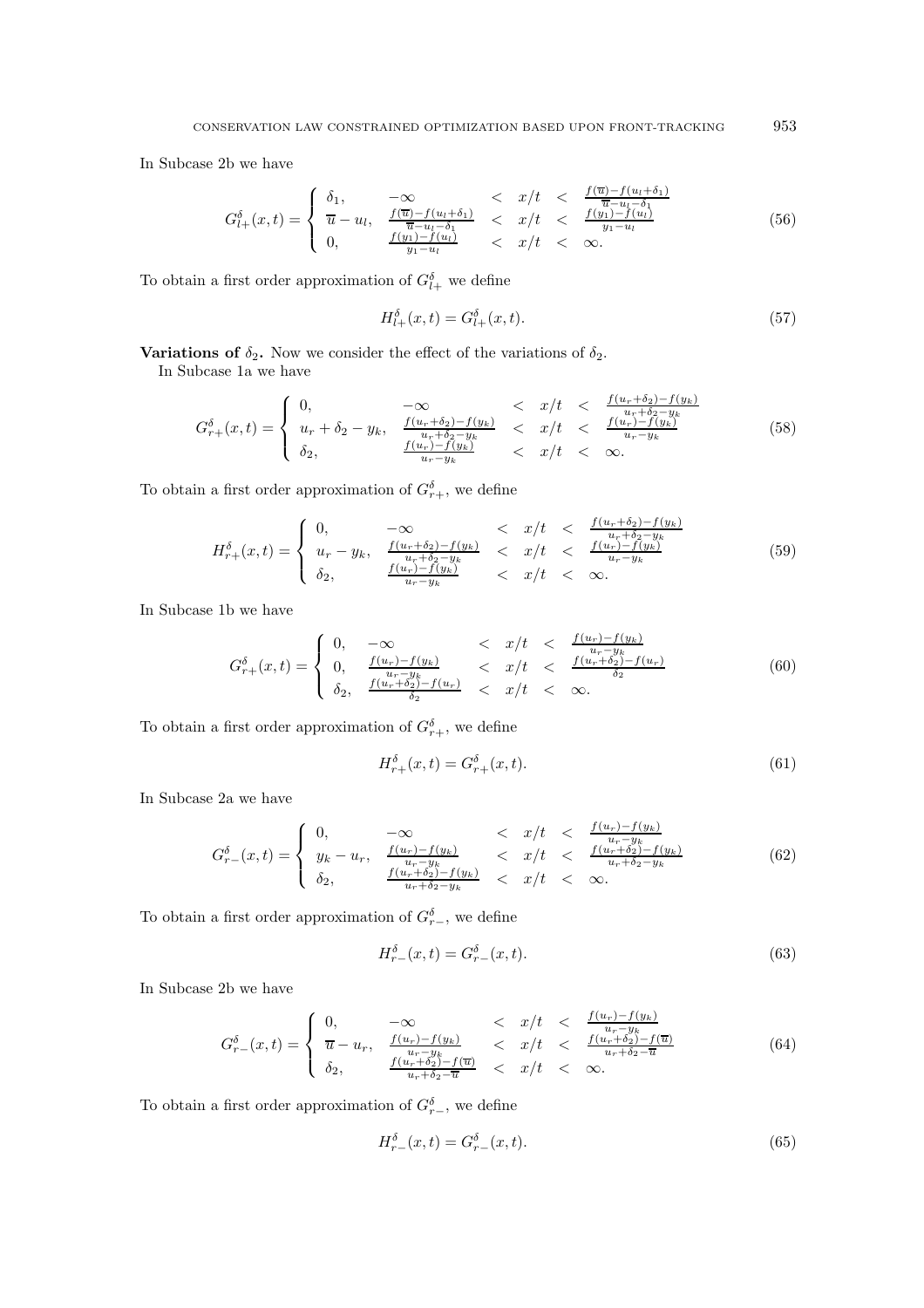

FIGURE 3. Structure of  $H^{\delta}$  in  $x - t$ -plane. The states  $\xi_1 = 0$  if (19) is satisfied and the value of the state  $\xi_2$  depends on the condition (21).

7.0.6. Convergence of the expansion of  $y^{\delta}$ 

Let

$$
l(\delta) = \max \left\{ \frac{f(y_1) - f(u_l + \delta_1)}{y_1 - u_l - \delta_1}, \frac{f(y_1) - f(u_l)}{y_1 - u_l} \right\} \text{ and}
$$

$$
r(\delta) = \min \left\{ \frac{f(u_r + \delta_2) - f(y_k)}{u_r + \delta_2 - y_k}, \frac{f(u_r) - f(y_k)}{u_r - y_k} \right\}.
$$

Then we have

$$
||y^{\delta} - (y + H^{\delta})||_{L^{1}((0,T) \times \mathbb{R})} = \int_{0}^{T} \int_{\mathbb{R}} |y^{\delta}(x,t) - y(x,t) - H^{\delta}(x,t)| \,dx \,dt
$$
  
\n
$$
= \int_{0}^{T} \int_{-\infty}^{l(\delta)t} |G^{\delta}(x,t) - H^{\delta}(x,t)| \,dx \,dt + \int_{0}^{T} \int_{r(\delta)t}^{\infty} |G^{\delta}(x,t) - H^{\delta}(x,t)| \,dx \,dt
$$
  
\n
$$
\leq \int_{0}^{T} \delta_{1}t \left| \frac{f(y_{1}) - f(u_{l} + \delta_{1})}{y_{1} - u_{l} - \delta_{1}} - \frac{f(y_{1}) - f(u_{l})}{y_{1} - u_{l}} \right| \,dt
$$
  
\n
$$
+ \int_{0}^{T} \delta_{2}t \left| \frac{f(u_{r} + \delta_{2}) - f(y_{k})}{u_{r} + \delta_{2} - y_{k}} - \frac{f(u_{r}) - f(y_{k})}{u_{r} - y_{k}} \right| \,dt
$$
  
\n
$$
\leq \frac{T^{2}}{2} \left[ \delta_{1}^{2} h_{1}(u_{l}, y_{1}, f) + \delta_{2}^{2} h_{2}(y_{k}, u_{r}, f) \right]
$$

with real numbers  $h_1(u_l, y_1, f)$ ,  $h_2(y_k, u_r, f)$ . Note that for  $\delta_1$  only in Subcase 1a we have a contribution for  $x/t \leq l(\delta)$  and for  $\delta_2$  only in Subcase 1a we have a contribution for  $x/t \geq r(\delta)$ .  $\Box$ 

This finishes the proof.

Note that the shock structure of  $H^{\delta}$  is similar to y and  $y^{\delta}$ , respectively, except for at most two additional intervals. This allows an effective computation of  $H^{\delta}$ . In Figure 3 we give an example for the shock structure of  $H^{\delta}$  in the  $x-t$ -plane. The value of the state  $\xi_1$  depends whether the conditions (19) for  $\delta_1$  < 0 and (20) for  $\delta_1$  > 0 are satisfied or not. Similarly the state  $\xi_2$  depends on the conditions (21) and (22) for  $\delta_2 > 0$  and  $\delta_2 < 0$ , respectively.<br>By the above theorem we obtain that  $H^{\delta}$  can be seen as surrogate for the first derivative of  $y^{\delta}$ 

and hence can be used in optimization methods to compute the gradient.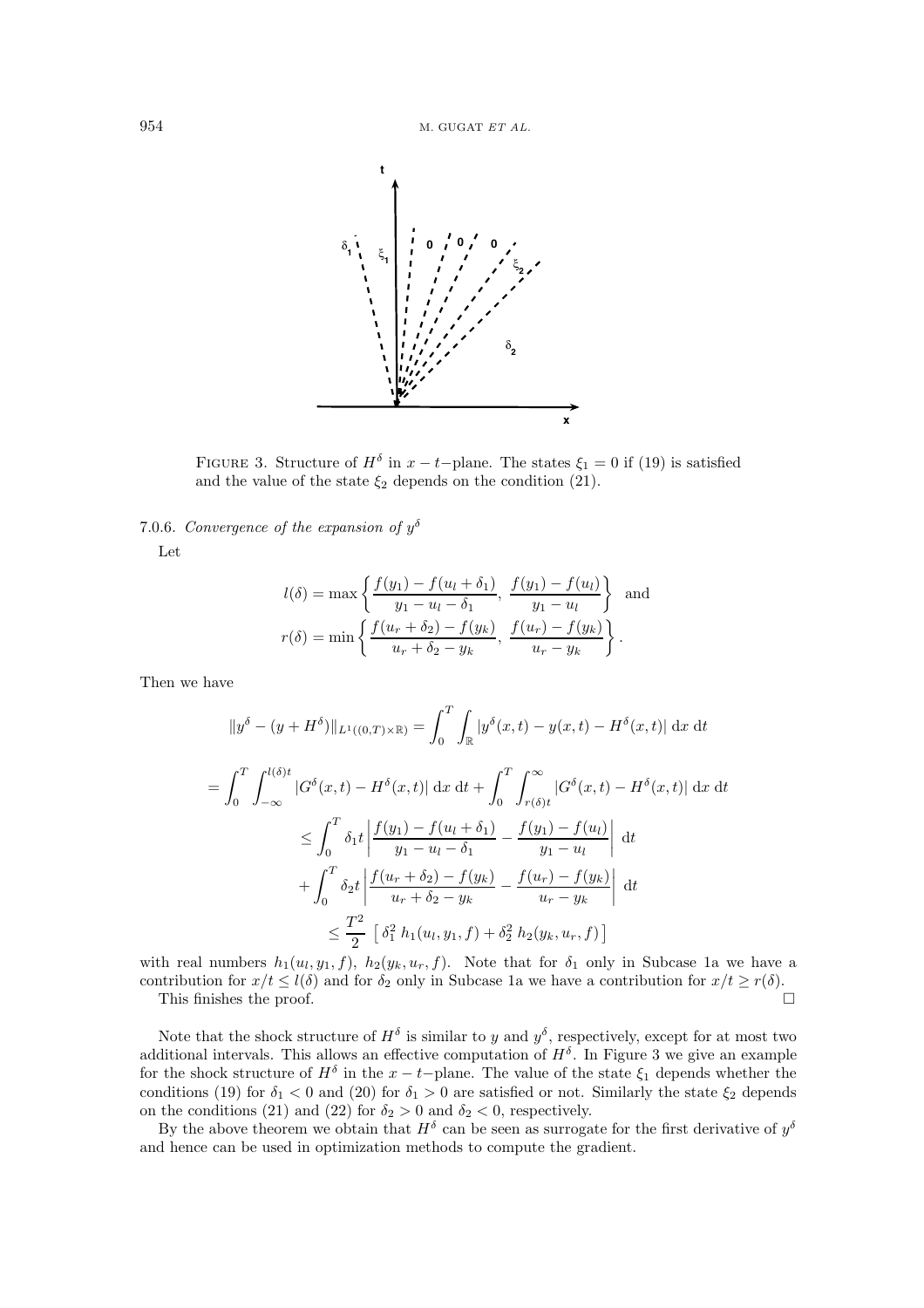# 8. PROOF OF THEOREM 3.2

In this section, we present the proof of Theorem 3.2. *Proof.* If  $D_l - f'_{-}(u_l) \leq 0$ , since  $D_l = (f_u^0)'_{+}(u_l)$ , condition (32) holds. Hence we have for  $\delta = (\delta_1, 0)$ with  $\delta_1 < 0$ 

$$
h(\delta) - h(0) = \int_{-\infty}^{D_{l}T} g'(u_{l}) \delta_{1} \chi_{[x_{1},x_{2}]}(x) dx + \int_{D_{l}T}^{\frac{f(y_{1}) - f(u_{l} + \delta_{1})}{y_{1} - u_{l} - \delta_{1}}} [g(u_{l} + \delta_{1}) - g(y_{1})] \chi_{[x_{1},x_{2}]}(x) dx + O(\delta_{1}^{2}) = \int_{-\infty}^{D_{l}T} g'(u_{l}) \delta_{1} \chi_{[x_{1},x_{2}]}(x) dx + \int_{D_{l}T}^{\frac{f(y_{1}) - f(u_{l} + \delta_{1})}{y_{1} - u_{l} - \delta_{1}}} [g(u_{l}) + g'(u_{l}) \delta_{1} - g(y_{1})] \chi_{[x_{1},x_{2}]}(x) dx + O(\delta_{1}^{2}) = g'(u_{l}) \delta_{1} \mu([x_{1},x_{2}] \cap (-\infty, TD_{l}]) + [g(u_{l}) - g(y_{1}) + g'(u_{l}) \delta_{1}] \mu \left( [x_{1},x_{2}] \cap [D_{l}T, \frac{f(y_{1}) - f(u_{l} + \delta_{1})}{y_{1} - u_{l} - \delta_{1}} T] \right) + O(\delta_{1}^{2}).
$$

On account of  $(29)$  we have

$$
\mu\left([x_1, x_2] \cap \left[D_l T, \frac{f(y_1) - f(u_l + \delta_1)}{y_1 - u_l - \delta_1} T\right]\right)
$$
  
= 
$$
\mu\left([x_1, x_2] \cap \left[D_l T, D_l T + \delta_1 \frac{D_l - f'_-(u_l)}{y_1 - u_l} T + O(\delta_1^2)\right]\right)
$$
  
= 
$$
\delta_1 \frac{D_l - f'_-(u_l)}{y_1 - u_l} T \chi_{[x_1, x_2)}(D_l T) + O(\delta_1^2)
$$

and this implies  $(11)$ .

If (32) is violated, we have for  $\delta = (\delta_1, 0)$  with  $\delta_1 < 0$ 

$$
h(\delta) - h(0) = \int_{-\infty}^{\frac{f(u_l) - f(u_l + \delta_1)}{-\delta_1}} g'(u_l) \delta_1 \chi_{[x_1, x_2]}(x) dx
$$
  
=  $g'(u_l) \delta_1 \mu \left( [x_1, x_2] \cap \left( -\infty, \frac{f(u_l) - f(u_l + \delta_1)}{-\delta_1} T \right] \right)$   
=  $g'(u_l) \delta_1 \mu([x_1, x_2] \cap (-\infty, f'_{-}(u_l) T]) + O(\delta_1^2).$ 

This implies  $(12)$ .

If  $\{D_l = f'_{+}(u'_l)$  or for all  $u \in (u_l, y_1) : f(u) > f_u^0(u)\}$ , then (33) holds and we have for  $\delta = (\delta_1, 0)$  with  $\delta_1 > 0$ 

$$
h(\delta) - h(0) = \int_{-\infty}^{\frac{f(y_1) - f(u_1 + \delta_1)}{y_1 - u_1 - \delta_1}} g'(u_l) \delta_1 \chi_{[x_1, x_2]}(x) dx + \int_{\frac{f(y_1) - f(u_1 + \delta_1)}{y_1 - u_1 - \delta_1}}^{D_l T} [g(y_1) - g(u_l)] \chi_{[x_1, x_2]}(x) dx + O(\delta_1^2) = g'(u_l) \delta_1 \mu([x_1, x_2] \cap (-\infty, TD_l]) + [g(y_1) - g(u_l)] \mu \left( [x_1, x_2] \cap \left[ D_l T + \delta_1 \frac{D_l - f'_+(u_l)}{y_1 - u_l} T, D_l T \right] \right) + O(\delta_1^2)
$$

where for the last step we have used  $(30)$ . This implies  $(13)$ .

 $\boldsymbol{955}$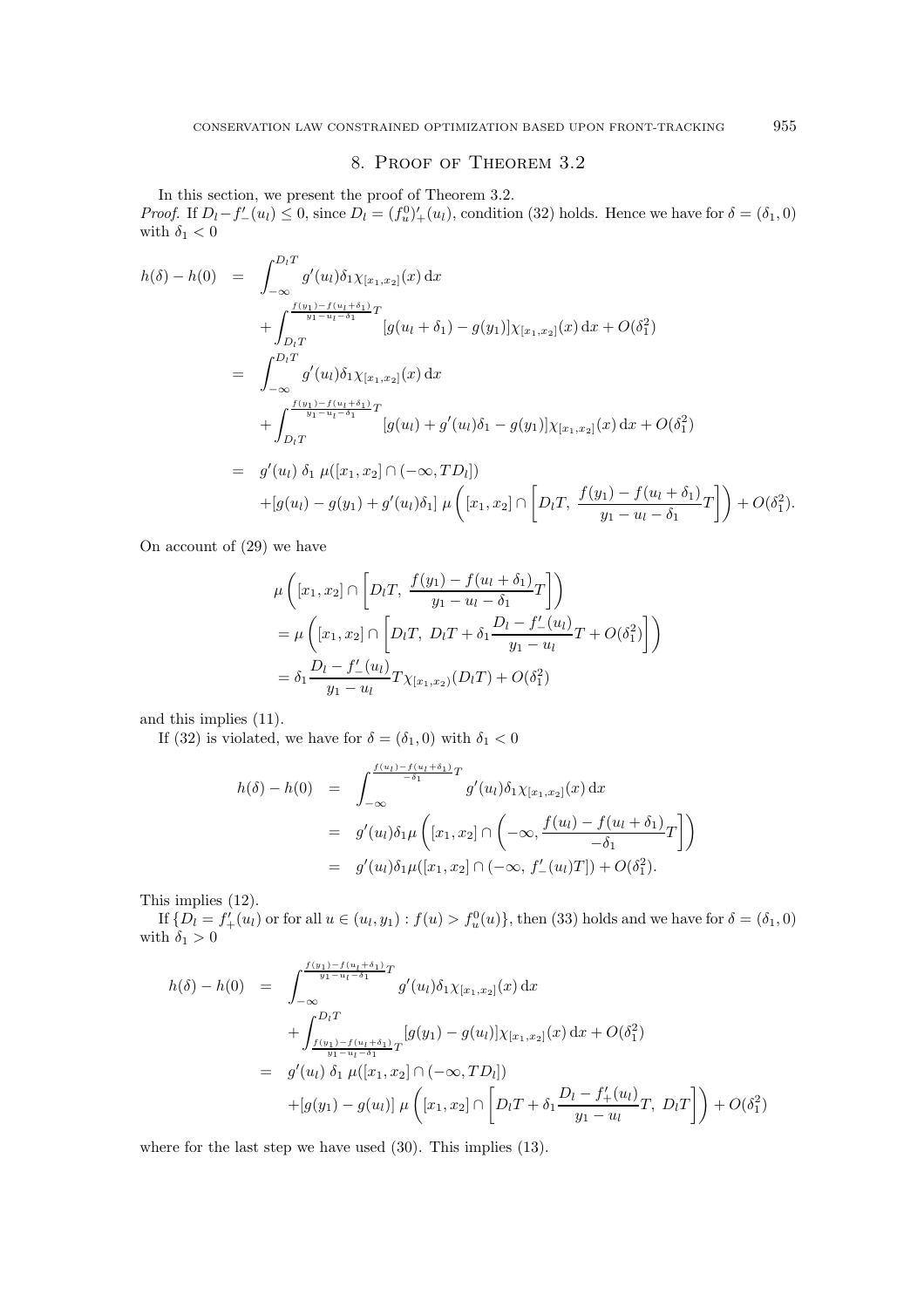M. GUGAT $ET$   $AL$ 

If  $(33)$  is violated, then

$$
\frac{f(\overline{u}) - f(u_l)}{\overline{u} - u_l} = D_l,
$$

and for  $\delta = (\delta_1, 0)$  with  $\delta_1 > 0$  we have

$$
h(\delta) - h(0) = \int_{-\infty}^{\frac{f(\overline{u}) - f(u_l + \delta_1)}{\overline{u} - u_l - \delta_1}} g'(u_l) \delta_1 \chi_{[x_1, x_2]}(x) dx + \int_{\frac{f(\overline{u}) - f(u_l + \delta_1)}{\overline{u} - u_l - \delta_1}}^{\text{D}_l T} [g(\overline{u}) - g(u_l)] \chi_{[x_1, x_2]}(x) dx + O(\delta_1^2) = g'(u_l) \delta_1 \mu([x_1, x_2] \cap (-\infty, TD_l]) + [g(\overline{u}) - g(u_l)] \mu \left( [x_1, x_2] \cap \left[ D_l T + \delta_1 \frac{D_l - f'_+(u_l)}{\overline{u} - u_l} T, D_l T \right] \right) + O(\delta_1^2).
$$

where for the last step we have used  $(30)$ . This implies  $(13)$ .

If  $f'_{+}(u_r) \leq D_r$  since  $D_r = (f_u^0)'_{-}(u_r)$  condition (34) holds. Hence for  $\delta = (0, \delta_2)$  with  $\delta_2 > 0$  we have

$$
h(\delta) - h(0) = \int_{\frac{f(u_r + \delta_2) - f(y_k)}{u_r + \delta_2 - y_k}}^{D_r T} [g(u_r + \delta_2) - g(y_k)] \chi_{[x_1, x_2]}(x) dx + \int_{D_r T}^{\infty} g'(u_r) \delta_2 \chi_{[x_1, x_2]}(x) dx + O(\delta_2^2) = \int_{\frac{f(u_r + \delta_2) - f(y_k)}{u_r + \delta_2 - y_k}}^{D_r T} [g(u_r) + g'(u_r) \delta_2 - g(y_k)] \chi_{[x_1, x_2]}(x) dx + \int_{D_r T}^{\infty} g'(u_r) \delta_2 \chi_{[x_1, x_2]}(x) dx + O(\delta_2^2) = g'(u_r) \delta_2 \mu([x_1, x_2] \cap (TD_r, \infty)) + [g(u_r) - g(y_k) + g'(u_r) \delta_2] \mu ([x_1, x_2] \cap \left[ \frac{f(y_k) - f(u_r + \delta_2)}{y_k - u_r - \delta_2} T, D_r T \right] + O(\delta_2^2).
$$

On account of  $(30)$  we have

$$
\mu\left([x_1, x_2] \cap \left[\frac{f(y_k) - f(u_r + \delta_2)}{y_k - u_r - \delta_2} T, D_r T\right]\right)
$$
  
= 
$$
\mu\left([x_1, x_2] \cap \left[D_r T + \delta_2 \frac{D_r - f'_+(u_r)}{y_k - u_r} T + O(\delta_2^2), D_r T\right]\right)
$$
  
= 
$$
-\delta_2 \frac{D_r - f'_+(u_r)}{y_k - u_r} T \chi_{(x_1, x_2]}(D_r T) + O(\delta_2^2)
$$

and this implies  $(17)$ .

If (34) is violated, we have for  $\delta = (0, \delta_2)$  with  $\delta_2 > 0$ 

$$
h(\delta) - h(0) = \int_{\frac{f(u_r + \delta_2) - f(u_r)}{\delta_2}}^{\infty} g'(u_r) \delta_2 \chi_{[x_1, x_2]}(x) dx + O(\delta_2^2)
$$
  

$$
= g'(u_r) \delta_2 \mu \left( [x_1, x_2] \cap \left[ \frac{f(u_r + \delta_2) - f(u_r)}{\delta_2} T, \infty \right] \right)
$$
  

$$
= g'(u_r) \delta_2 \mu([x_1, x_2] \cap [f'_+(u_r)T, \infty)) + O(\delta_2^2).
$$

This implies  $(18)$ .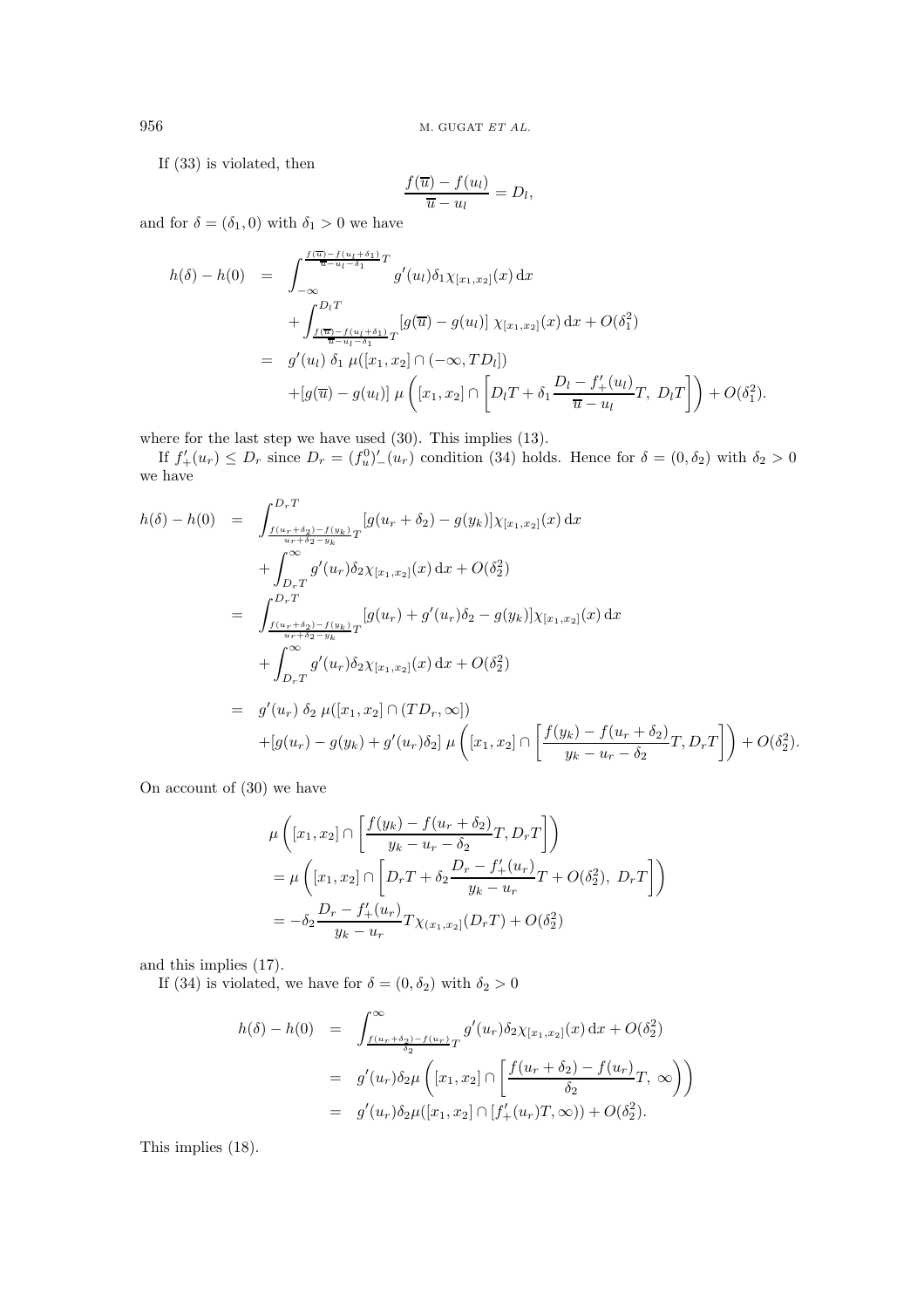If  $\{D_r = f'_{-}(u_r)$  or for all  $u \in (y_k, u_r) : f(u) > f_u^0(u)\}$ , condition (35) holds and we have for  $\delta = (0, \delta_2)$  with  $\delta_2 < 0$ 

$$
h(\delta) - h(0) = \int_{D_r T}^{\frac{f(u_r + \delta_2) - f(y_k)}{u_r + \delta_2 - y_k}} [g(y_k) - g(u_r)] \chi_{[x_1, x_2]}(x) dx + \int_{\frac{f(u_r + \delta_2) - f(y_k)}{u_r + \delta_2 - y_k}}^{\infty} g'(u_r) \delta_2 \chi_{[x_1, x_2]}(x) dx + O(\delta_2^2) = g'(u_r) \delta_2 \mu \left( [x_1, x_2] \cap \left[ \frac{f(u_r + \delta_2) - f(y_k)}{u_r + \delta_2 - y_k} T, \infty \right] \right) + [g(y_k) - g(u_r)] \mu \left( [x_1, x_2] \cap \left[ D_r T, \frac{f(u_r + \delta_2) - f(y_k)}{u_r + \delta_2 - y_k} T \right] \right) + O(\delta_2^2).
$$

On account of  $(29)$  we have

$$
\frac{f(u_r + \delta_2) - f(y_k)}{u_r + \delta_2 - y_k} = D_r + \delta_2 \frac{D_r - f'_-(u_r)}{y_k - u_r} + O(\delta_2^2).
$$

Thus

$$
h(\delta) - h(0) = g'(u_r)\delta_2\mu([x_1, x_2] \cap [D_rT, \infty)) + [g(y_k) - g(u_r)]\delta_2\chi_{[x_1, x_2)}(TD_r)(D_r - f'_{-}(u_r)] + O(\delta_2^2).
$$

This implies  $(15)$ .

If (35) is violated, we have for  $\delta = (0, \delta_2)$  with  $\delta_2 < 0$ 

$$
h(\delta) - h(0) = \int_{D_r T}^{\frac{f(u_r + \delta_2) - f(\overline{u})}{u_r + \delta_2 - \overline{u}} T} [g(\overline{u}) - g(u_r)] \chi_{[x_1, x_2]}(x) dx + \int_{\frac{f(u_r + \delta_2) - f(\overline{u})}{u_r + \delta_2 - \overline{u}} T}^{\infty} g'(u_r) \delta_2 \chi_{[x_1, x_2]}(x) dx + O(\delta_2^2) = g'(u_r) \delta_2 \mu \left( [x_1, x_2] \cap \left[ \frac{f(u_r + \delta_2) - f(\overline{u})}{u_r + \delta_2 - \overline{u}} T, \infty \right] \right) + [g(y_k) - g(u_r)] \mu \left( [x_1, x_2] \cap \left[ D_r T, \frac{f(u_r + \delta_2) - f(\overline{u})}{u_r + \delta_2 - \overline{u}} T \right] \right) + O(\delta_2^2).
$$

On account of (29) and since  $D_r = [f(\overline{u}) - f(u_r)]/[\overline{u} - u_r]$  and we have

$$
\frac{f(u_r + \delta_2) - f(\overline{u})}{u_r + \delta_2 - \overline{u}} = D_r + \delta_2 \frac{D_r - f'_-(u_r)}{y_k - u_r} + O(\delta_2^2).
$$

Thus

$$
h(\delta) - h(0) = g'(u_r)\delta_2\mu([x_1, x_2] \cap [D_rT, \infty)) + [g(\overline{u}) - g(u_r)]\delta_2\chi_{[x_1, x_2)}(TD_r)(D_r - f'_{-}(u_r)] + O(\delta_2^2).
$$

This implies  $(16)$ .

# 9. EXAMPLES

The example presented are academic and should only illustrate the possible application of the derived calculus. The main advantage of the calculus is the application as a numerical method and as already mentioned we will present numerical results in a forthcoming publication.

 $\Box$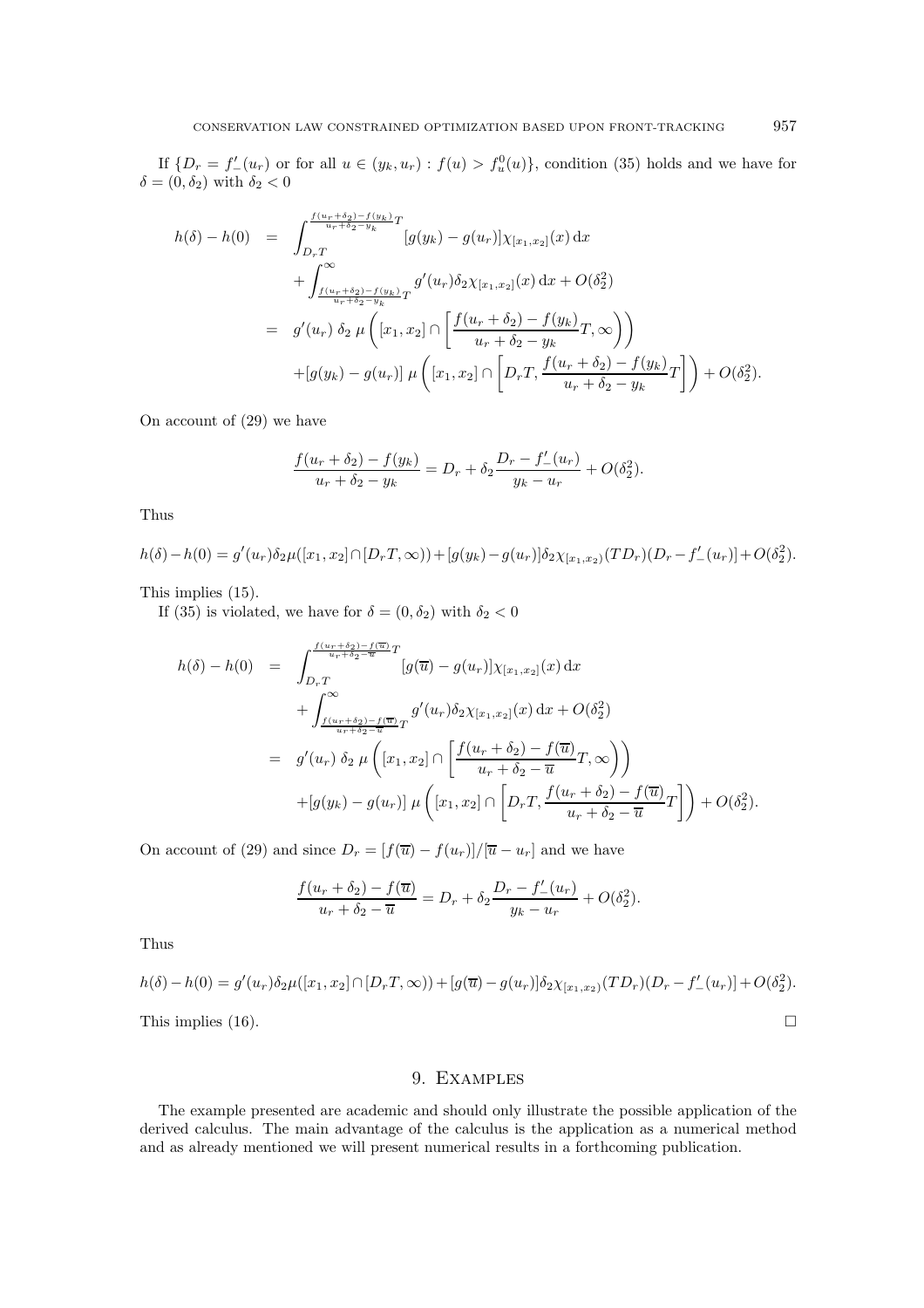#### 9.1. Application to traffic flow problems

We consider an (simplified) example related to traffic flow. A typical flux-function  $f(\rho)$  in traffic flow applications is concave with a single maximum [9]. We normalize the maximal density to  $\rho_{\text{max}} = 1$  and use in the following a piecewise linear approximation on [0, 1] of

$$
f(\rho) = \rho(1 - \rho).
$$

It is well-known that for Riemann initial data such that  $u_l \leq argmax f(\cdot) = \frac{1}{2}$  and  $u_r \geq 1 - u_l$ , the solution to  $(2),(3)$  is a shock wave travelling with non-positive velocity. We show that this information is also obtained by considering an optimal control problem and by discussing the necessary and sufficient optimality conditions derived by Theorem 3.2.

We fix  $u_l < \frac{1}{2}$  and denote by y the solution to (2), (3) and (1). We consider the objective function given by

$$
I(u_0) = \frac{1}{2} \int_{-1}^{0} (y(x, T) - a)^2 dx
$$
 (66)

for T suitable large and a constant  $a > 0$ . We can control  $u_r$ , *i.e.*, a part of the initial data for  $u_0$ for  $x \geq 0$ . To be in the setting of the Theorem 3.2 we assume  $u_r \geq u_l$ .

A necessary condition for  $u_r$  to be a minimizer is that the left-hand sided derivative  $\partial_{\delta_2} - h(0) \leq 0$ and the right-hand sided derivative  $\partial_{\delta_2+}h(0) \geq 0$ .

Then,  $\partial_{\delta_2+}h(0) \ge 0$  implies  $u_r \ge 1 - u_l$ . Indeed, we distinguish the cases (A) and (B).

(A) 
$$
f'_{+}(u_r) = 1 - 2u_r \le D_r = 1 - (u_r + y_k).
$$

This implies  $u_r \geq y_k$  and due to the concavity of f we obtain  $y_k \equiv u_l$ . For T sufficiently large we obtain by (17) and  $\partial_{\delta_2+}h(0) \geq 0$ ,  $D_r \leq 0$  and  $u_r \geq a$ .

$$
(B) f'_{+}(u_r) > D_r
$$

Then  $u_r < y_k$  and by construction  $u_r < y_k \cdots \le u_l < \frac{1}{2}$ , which contradicts the assumption  $u_r \ge u_l$ .

By  $0 \ge \partial_{\delta_2} h(0)$  we obtain similarly  $0 \ge u_r - a$  by (15) and  $D_r < 0$ , which finally yields the expected, necessary optimality conditions for  $u_r : u_r = a$  and  $u_r > 1 - u_l$ . This also shows, that the above is controllable, if and only if  $a > 1 - u_l$  and T sufficiently large.

Note that in this particularly simple situation, *i.e.*,  $u_l < \frac{1}{2}$  and  $u_r > 1 - u_l$ , the Front-Tracking solution consists of a single discontinuity traveling with the Rankine-Hugoniot speed  $s = 1 - (u_l +$  $u_r$ ). Hence, at each time  $t > 0$  we have the quantities  $D_{r,l}$ ,  $f'_{\pm}$  arising in main result (3.2) at hand without additional computational effort. This holds true not only in this particular case, but for all Front-Tracking approximations. In the setting of the previous example we have  $f'_{+}(u_r) < D_r < 0$ and  $f(u) > f_u^0(u)$  for all  $u \in (u_l, u_r)$ . Therefore, the sensitivities with respect to  $\delta_2$  are given by equations (17) and (15) and therefore we obtain up to order  $O(\|\delta^2\|)$  and for T sufficiently large

$$
I(u_0^{\delta}) = I(u_0) + \delta_2 \partial_{\delta_{2+}} h(0) = I(u_0) + \delta_2(u_r - a).
$$

### 9.2. Application to Burger's equation

We consider Burger's equation

$$
\partial_t y + \partial_x \frac{1}{2} y^2 = 0 \tag{67}
$$

with Riemann data  $u_0(x) = \begin{pmatrix} u_l & x < 0 \\ u_r & x > 0 \end{pmatrix}$ . To apply the Front-Tracking algorithm (see Sect. 4) we approximate the flux function  $\frac{1}{2}y^2$  by a continuous piecewise linear function  $f(y)$  with breakpoints  $\{y_k\}$ . To keep the presentation simple, we assume that  $u_l < 0 < u_r < 1$  and  $f(u)$  has the breakpoints  $\{y_1 \equiv u_1, y_2 \equiv 0, y_3 \equiv u_r\}$ . Hence, the Front-Tracking solution to

$$
\partial_t y + \partial_x f(y) = 0, y(x, 0) = u_0(x) \tag{68}
$$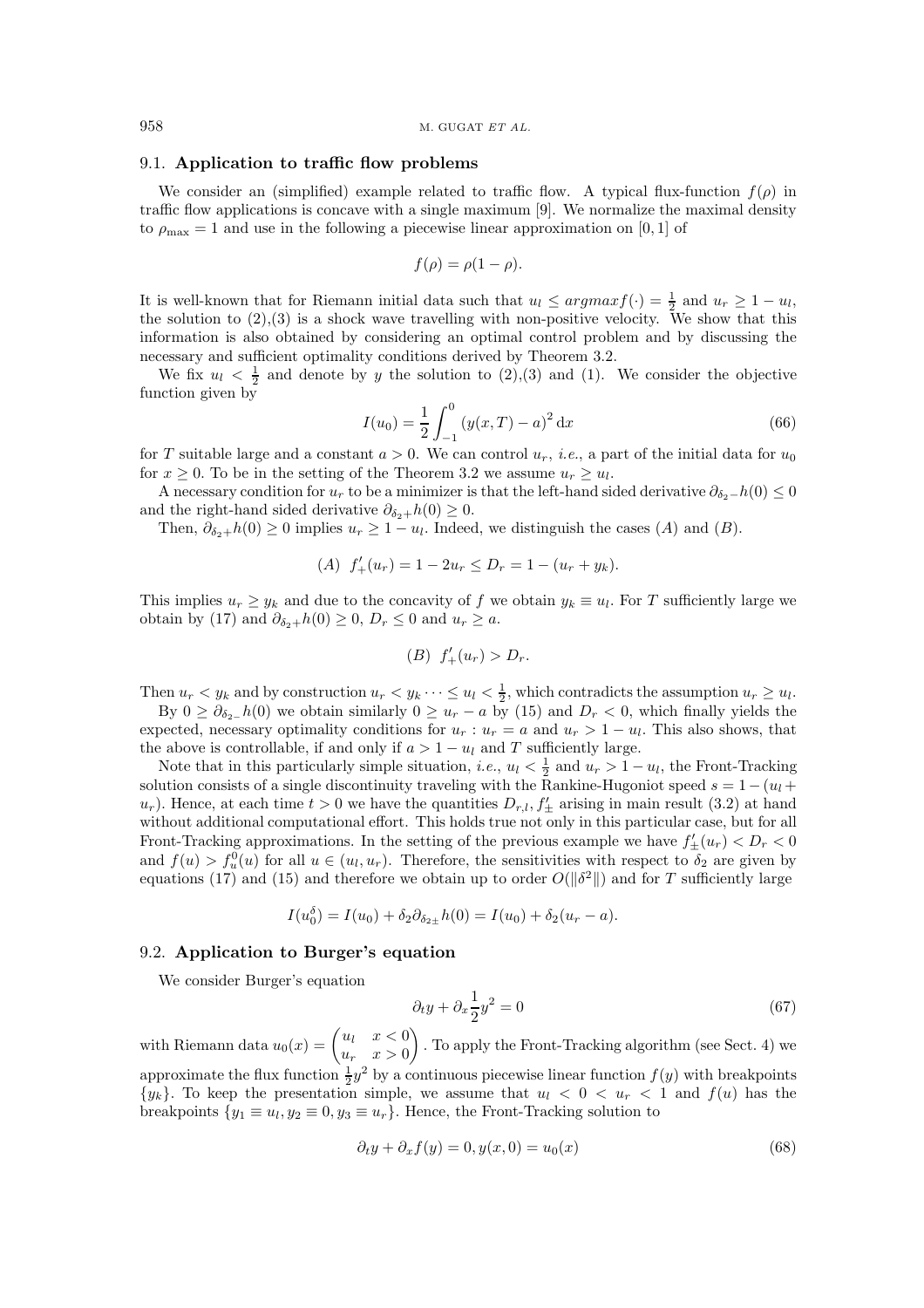consists of two discontinuities moving with the Rankine-Hugoniot speed  $s_1 = \frac{1}{2}u_l$  and  $s_2 = \frac{1}{2}u_r$ . respectively.

Let us consider an objective functional of similar type as before with  $T=1$ .

$$
I(u_0) = \frac{1}{2} \int_0^1 (y(x, 1) - a)^2 dx.
$$

Having the Front-Tracking solution with two discontinuities at hand, we immediately calculate  $D_r = \frac{f(u_r) - f(0)}{u_r - 0} = \frac{1}{2}u_r$  and  $f'_{-}(u_r) = D_r$ ,  $f'_{+}(u_r) = u_r > D_r$ . Theorem 3.2 yields up to order  $O(||\delta||^2)$  the sensitivities with respect to  $\delta_1$  and  $\delta_2$  as

$$
I(u_0^{\delta}) = I(u_0) + \delta_2(u_r - a)(1 - u_r).
$$

Note that  $\partial_{\delta_{1\pm}}h(0)=0$  since the wave-front  $[u_l,0]$  moves with negative velocity and therefore has no influence on the objective functional.

### 10. SUMMARY

We derived a sensitivity calculus for the optimal control problem governed by nonlinear conservation laws with initial Riemann data. The calculus is valid also for non-convex, piecewise linear flux functions and general objective functionals. The generalization to piecewise constant control functions is straightforward and will be considered in a forthcoming paper containing also numerical results. The introduced calculus is easy to implement as numerical method for gradient computation due to the explicit formulas. Further it can be incorporated in existing Front-Tracking codes due to the similar structure of solutions.

Acknowledgements. This work has been partly supported by the Kaiserslautern Excellence Cluster Dependable Adaptive Systems and Mathematical Modeling and the DFG Project KL 1105/16-1 'Optimal Nodal Control Of Networked Systems Of Conservation Laws'.

#### REFERENCES

- [1] A. Aw and M. Rascle, Resurrection of second order models of traffic flow? SIAM J. Appl. Math. 60 (2000) 916-938.
- [2] A. Bressan, *Hyperbolic Systems of Conservation Laws*. Oxford University Press, Oxford (2000).
- [3] C.M. Dafermos, Polygonal approximations of solutions of the initial value problem for a conservation law. J. Math. Anal. Appl. 38 (1972) 33-41.
- [4] K. Ehrhardt and M. Steinbach, Nonlinear optimization in gas networks, in Modeling, Simulation and Optimization of Complex Processes, H.G. Bock, E. Kostina, H.X. Phu, R. Ranacher Eds. (2005) 139-148.
- [5] M. Gugat, Optimal nodal control of networked hyperbolic systems: Evaluation of derivatives. AMO Advanced Modeling and Optimization  $7$  (2005) 9-37.
- [6] M. Gugat, G. Leugering, K. Schittkowski and E.J.P.G. Schmidt, Modelling, stabilization and control of flow in networks of open channels, in Online optimization of large scale systems, M. Grötschel, S.O. Krumke, J. Rambau Eds., Springer (2001) 251-270.
- [7] M. Gugat, G. Leugering and E.J.P.G. Schmidt, Global controllability between steady supercritical flows in channel networks. Math. Meth. Appl. Sci. (2003) 781-802.
- [8] M. Gugat, M. Herty, A. Klar and G. Leugering, Optimal control for traffic flow networks. J. Optim. Theory Appl. 126 (2005) 589-616.
- [9] D. Helbing, Verkehrsdynamik. Springer-Verlag, Berlin, Heidelberg, New York (1997).
- [10] R. Holdahl, H. Holden and K.-A. Lie, Unconditionally stable splitting methods for the shallow water equations. BIT 39 (1999) 451-472.
- [11] H. Holden and L. Holden, On scalar conservation laws in one-dimension, in Ideas and Methods in Mathematical Analysis, Stochastics and Applications S. Albeverio, J. Fenstad, H. Holden, T. Lindstrøm Eds. (1992) 480–509.
- [12] H. Holden and N.H. Risebro, A mathematical model of traffic flow on a network of unidirectional roads. SIAM J. Math. Anal. 26 (1995) 999-1017.
- [13] H. Holden and N.H. Risebro, Front tracking for hyperbolic conservation laws. Springer, New York, Berlin, Heidelberg (2002).
- [14] H. Holden, L. Holden and R. Hoegh-Krohn, A numerical method for first order nonlinear scalar conservation laws in one-dimension. Comput. Math. Anal. 15 (1988) 595-602.